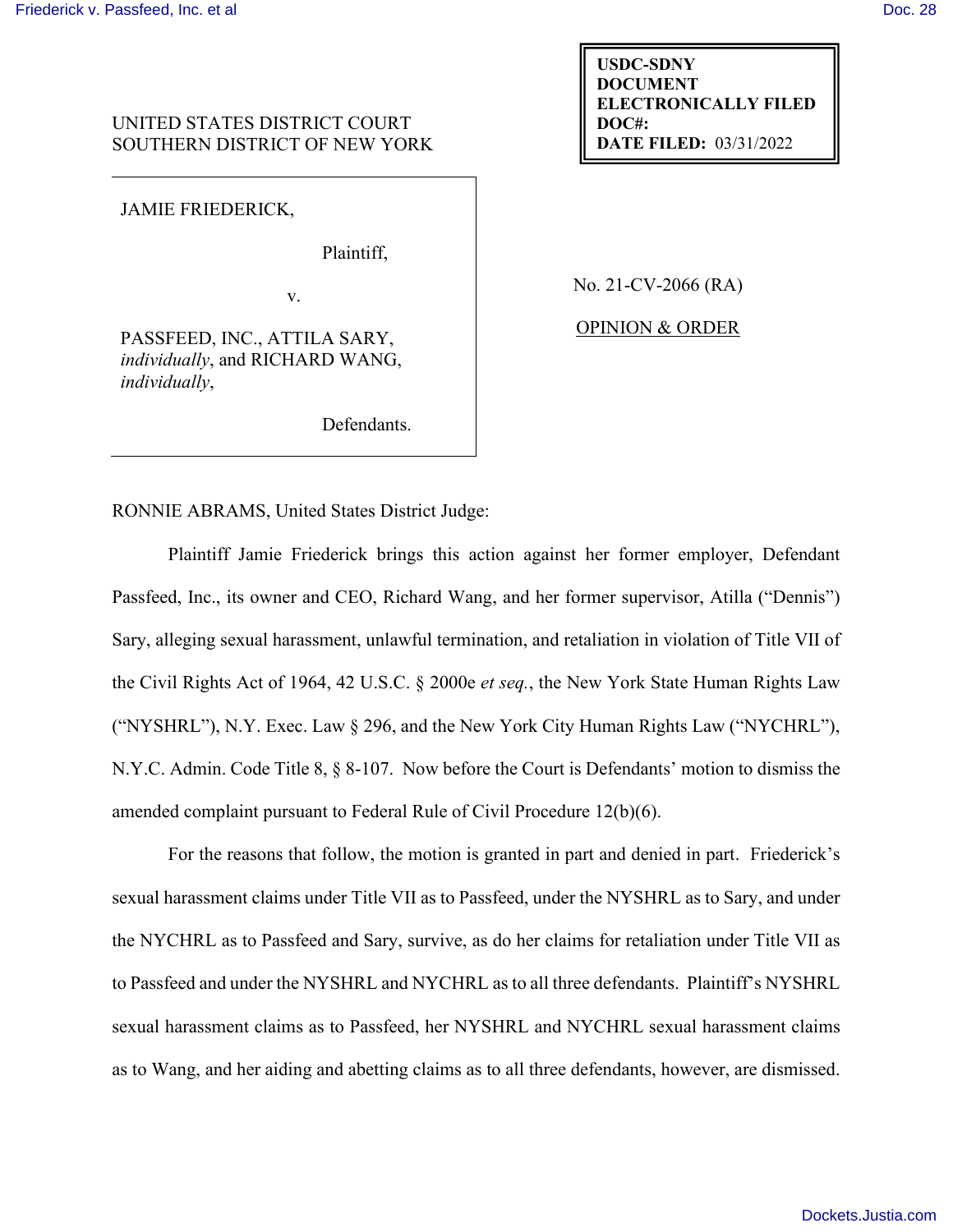### **BACKGROUND[1](#page-1-0)**

Plaintiff Jamie Friederick brings this case against her former employer Passfeed, Richard Wang, and Atilla Sary. Defendant Passfeed is a business corporation with offices in both New York and China. Compl.  $\P$  11–15. "[W]hen employees in Defendants' New York and China office are aggregated, Defendant Passfeed employed at least fifteen employees." *Id.* ¶ 22. Defendant Richard Wang is Passfeed's founder, owner, and CEO. *Id.* ¶¶ 26–27, 96. Defendant Atilla Sary, who professionally goes by the name "Dennis," is Passfeed's Director of Marketing and was Plaintiff's supervisor. *Id.* ¶¶ 23–24.

Plaintiff began working for Passfeed on March 18, 2019 as a Merchandise Coordinator in its New York office. One of her responsibilities was managing Passfeed's social media accounts, including the company's Instagram biography. As part of her job responsibilities, she drafted social media posts and updates to the company's website and shared them with teammates, including ones in Passfeed's China office. Other Passfeed employees would review these drafts, and upon final approval, employees in the China office would implement them.

Friederick alleges that during her first week of work, Defendant Sary, her supervisor, began asking her "a number of inappropriate personal questions." *Id.* ¶ 37. Specifically, he asked her, "Are you a lesbian?" and "Do you have cats?," adding that he "figured at your age that if there weren't kids or marriage that there must be a cat in the picture." *Id.* ¶ 38. Sary regularly offered to buy Friederick lunch, which she continuously declined. One day he asked her what her astrological sign was, to which she responded, "I'm a Gemini, but I don't really believe in astrology. I think it's nonsense." *Id.* ¶ 40. Sary replied, "No, it's really important. All Gemini's

<span id="page-1-0"></span><sup>&</sup>lt;sup>1</sup> The following facts are drawn from Plaintiff's First Amended Complaint, Dkt. 14, and are assumed to be true for the purpose of resolving this motion. *See Stadnick v. Vivint Solar, Inc.*, 861 F.3d 31, 35 (2d Cir. 2017).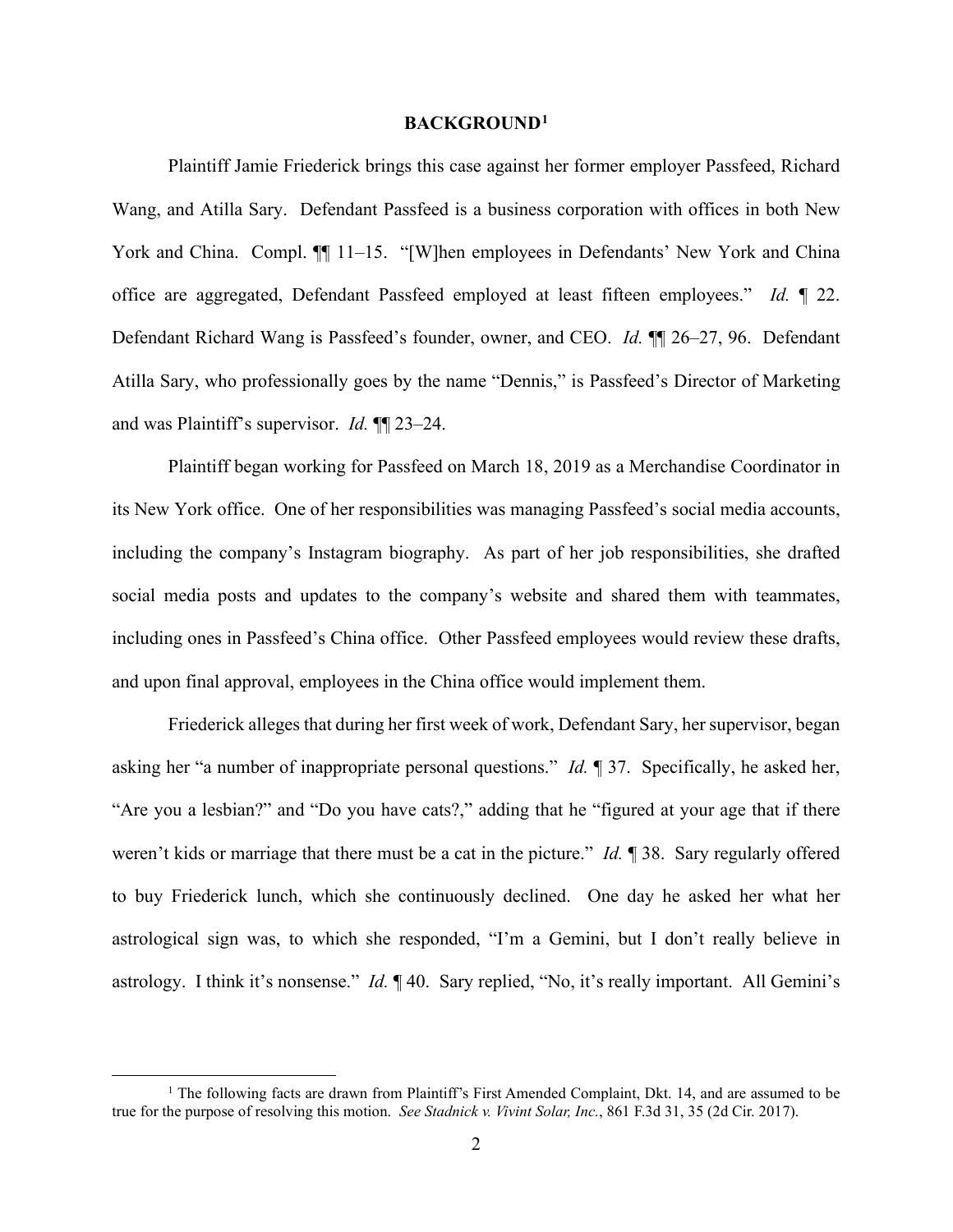are crazy twins. I got stabbed by an ex-girlfriend who was a Gemini. If I piss you off, are you going to stab me?" *Id.*

Just over one week into her new job, on March 26, 2019, Sary allegedly told Friederick, "I can feel myself doing the wrong thing, but I can't help myself." *Id.* ¶ 42. He then asked her to give him her hand. Plaintiff asked, "What are you talking about?" and "reluctantly extended her hand." *Id.* Sary then placed a silver necklace into her hand. Friederick alleges that she did not want to reject it out of fear of retaliation, so she took the necklace with the intention of returning it later.

The next morning, Sary approached Friederick at the office, gave her a bouquet of red freesias, and told her, "I have something I need to get off my chest. I feel a spiritual connection with you. I never meet cool women like you. The moment I saw you smile I felt a special connection with you. Look, I know this would never work, unless you have daddy issues." *Id.* ¶ 43. Friederick alleges that she responded, "You don't even know me! This is highly inappropriate. I wish you never said or did any of this," to which Sary replied, "That was coming from [Atilla Sary], Dennis can work with you. I'm really sorry." *Id.* Sary also told her to keep the flowers, that it was "no big deal" because "they're only from Trader Joe's." *Id.* ¶ 44.When Plaintiff responded, "Well then they're for the office, I don't want them," Sary became upset. *Id.* He demanded that she not throw them away in the office but told her that "You can do whatever you want with them at the end of the day." *Id.* Friederick left the flowers on another desk in the office and threw them out when the work day ended. Plaintiff was left feeling "uncomfortable" from Sary's "sexual advances" and told him "I am here to work and make money and I will not put up with bad behavior or advances or be office entertainment for you." *Id.* ¶ 45. Sary did not respond to this. She later put the silver necklace that Sary had given her on his desk while he was out of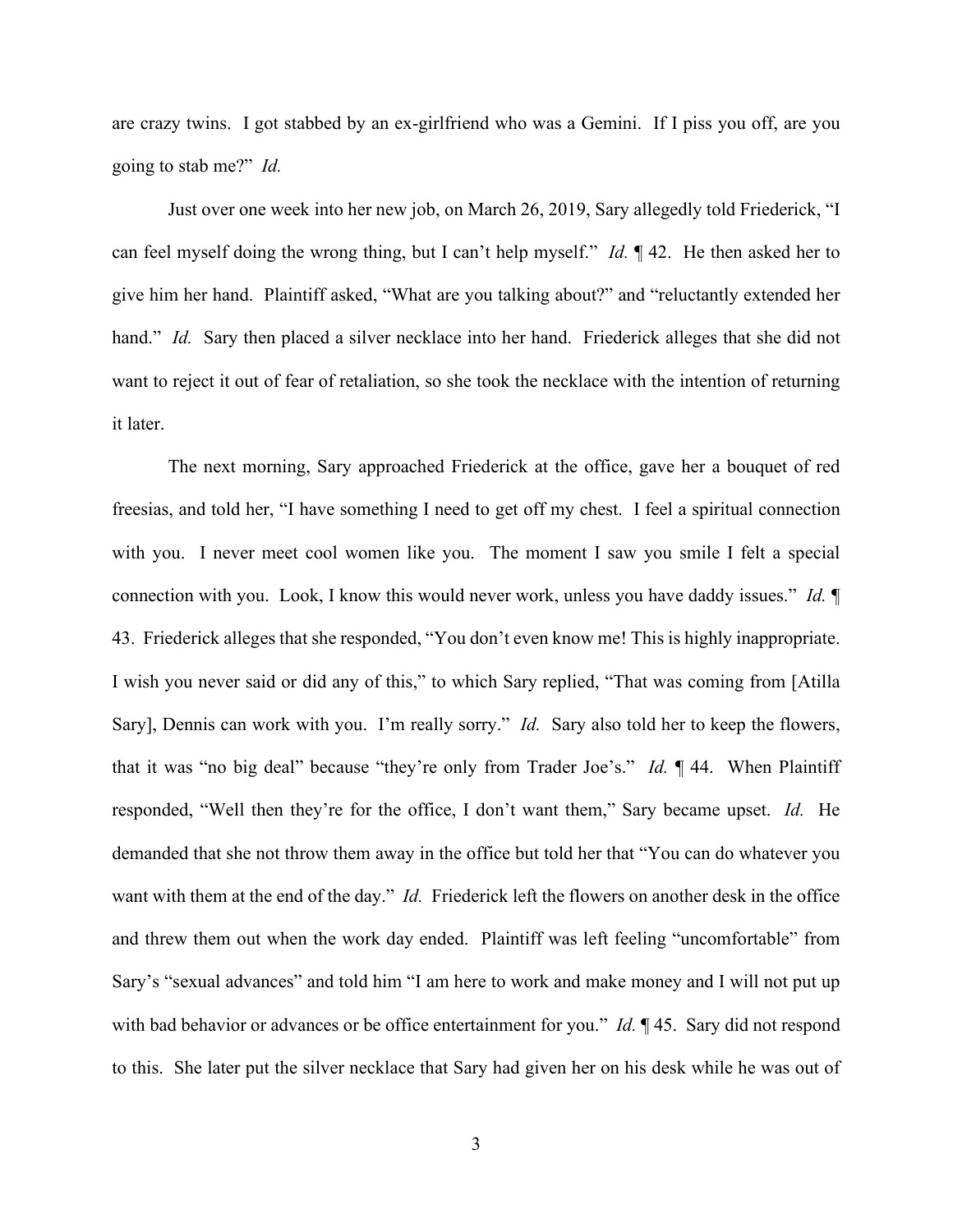the office. When he returned and saw the necklace, he told her "Oh, it's like that? It wasn't even new. I thought since you were an artist you could do something with it." *Id.* ¶ 46.

At this point, Plaintiff felt that she had made "it clear that she did not want a romantic relationship with Sary," but he still "continued to pursue a romantic/sexual relationship with her." *Id.*  $\parallel$  47. For instance, Sary frequently told Friederick "You look really good today" and "I like your heels." *Id.* ¶ 48.

In April 2019, Passfeed's New York office moved to a new location. Sary took both Plaintiff and Taylor Fenner, Passfeed's Human Resources Generalist, on a tour of the new offices. During the tour, Fenner asked "Is there a pumping room?" *Id.* ¶ 50. Sary asked what that was, and when Fenner explained that "[i]t is a room for new mothers who are breast feeding," Sary replied, "Well then we should have a men's milking room too." *Id.* Plaintiff understood this statement to be a reference to masturbation. *Id.*

On April 12, 2019, Sary made a comment to Friederick that he believed that Passfeed "was like a cold sore or a herpe." *Id.* ¶ 54. When she asked what he meant by that, he responded, "You know when you're hooking up with a skeezy person and you are not sure if they have a herpes or a cold sore?" When Plaintiff said no, Sary asked her, "Oh, you've never been sexually involved with people like that?" *Id.* When she again responded no, Sary said, "Oh you're so cute and innocent." *Id.*

Throughout the month of April, Sary repeatedly asked to see Plaintiff outside of work, including by asking her: "Do you like massages? Want to go to the spa?," "Want to go to Central Park with a bottle of tequila?," and "Want to get mani pedis?" *Id.* ¶ 55. Plaintiff continuously told him no.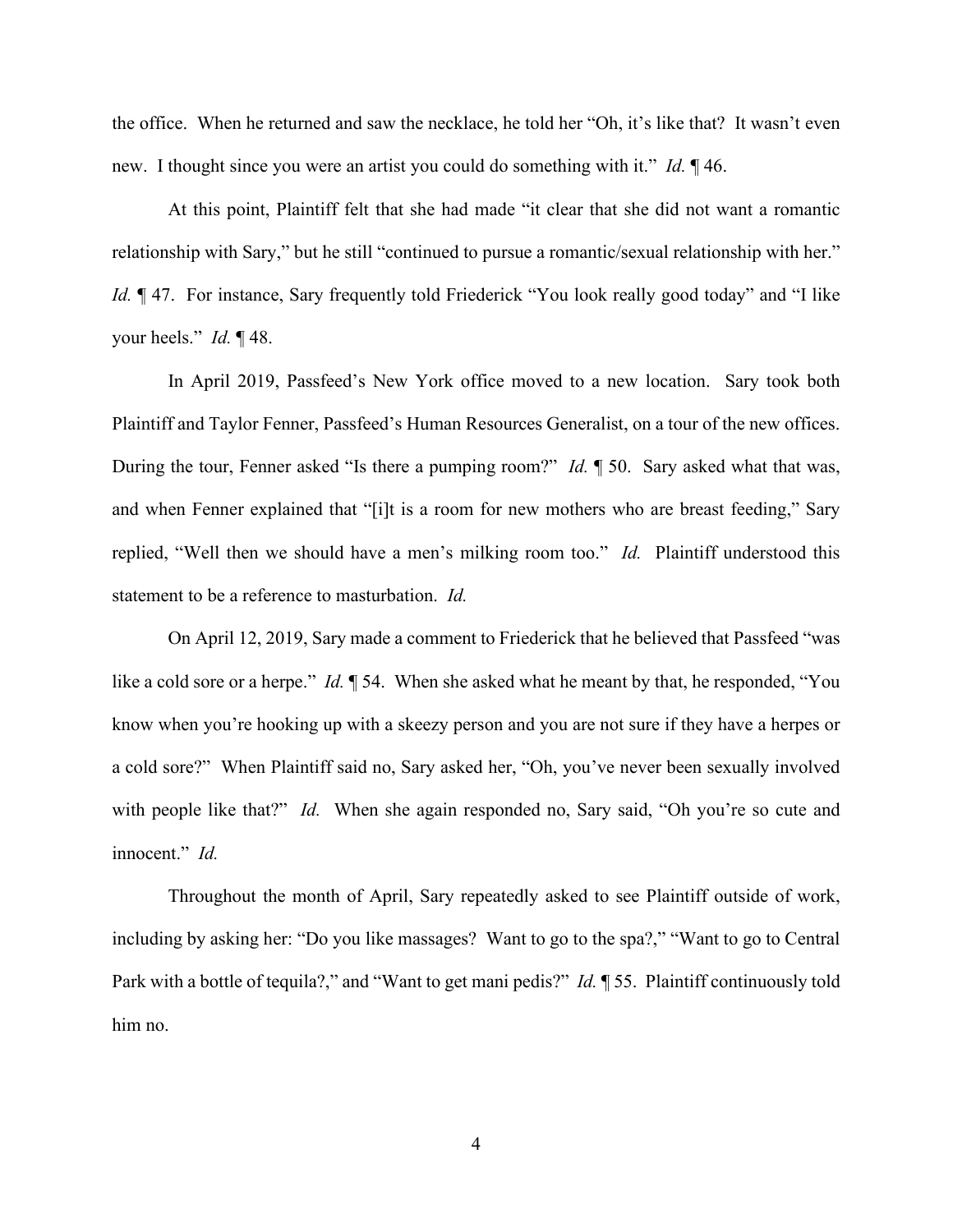On April [2](#page-4-0)4, Sary texted Friederick "Lunch?" to which she did not respond.<sup>2</sup> Id. 1 56. Later that afternoon, he asked her whether she wanted to pretend to have a work meeting on April 26, but instead go with him to a museum during work hours. Specifically, he told her: "The MOMA is close to the office. We should fake going to a PR meeting and go to the museum instead. Dress up more than you usually do." *Id.* ¶ 57. When Plaintiff responded that she didn't know about that, he "became angry" and said "I want to take advantage of the situation since [Defendant Wang] is out of town." *Id.* While Plaintiff "had no intention of going to the MOMA" with him, she told him that she would think about it. *Id.*

According to Plaintiff, because at that point it had become clear that she was not interested in having a romantic or sexual relationship with Sary, he began retaliating against her. On April 25, the day after Sary asked her to go to the MOMA, Plaintiff presented a work project to him. Sary refused to look at it and ignored her throughout the day. *Id.* ¶ 59. Later that afternoon, Plaintiff text messaged Sary saying: "You are literally one of the most difficult and frustrating people to work with. So rude and disrespectful. I will not be going to any phony meeting with you. It makes me uncomfortable. I'm really not sure that I can continue to work here with you when you continue to undermine my work and position." *Id.* 160. Sary did not respond to this text message.

Thereafter, Plaintiff alleges that Sary "routinely yelled" "Blow me" at her. *Id.* ¶ 61. He also muttered "Fuck you" under his breath at her, and "raised his middle finger at her while pretending to scratch his face." *Id.* 

<span id="page-4-0"></span><sup>2</sup> Sary argues that the text messages provided by Friederick as exhibits to her opposition brief are "not complete." Sary Letter dated July 6, 2021, Dkt. 27. The Court, however, will not rely on the exhibits Friederick attached to her opposition in considering this motion to dismiss, but rather accepts as true all factual allegations in the complaint. *See Stadnick*, 861 F.3d at 35.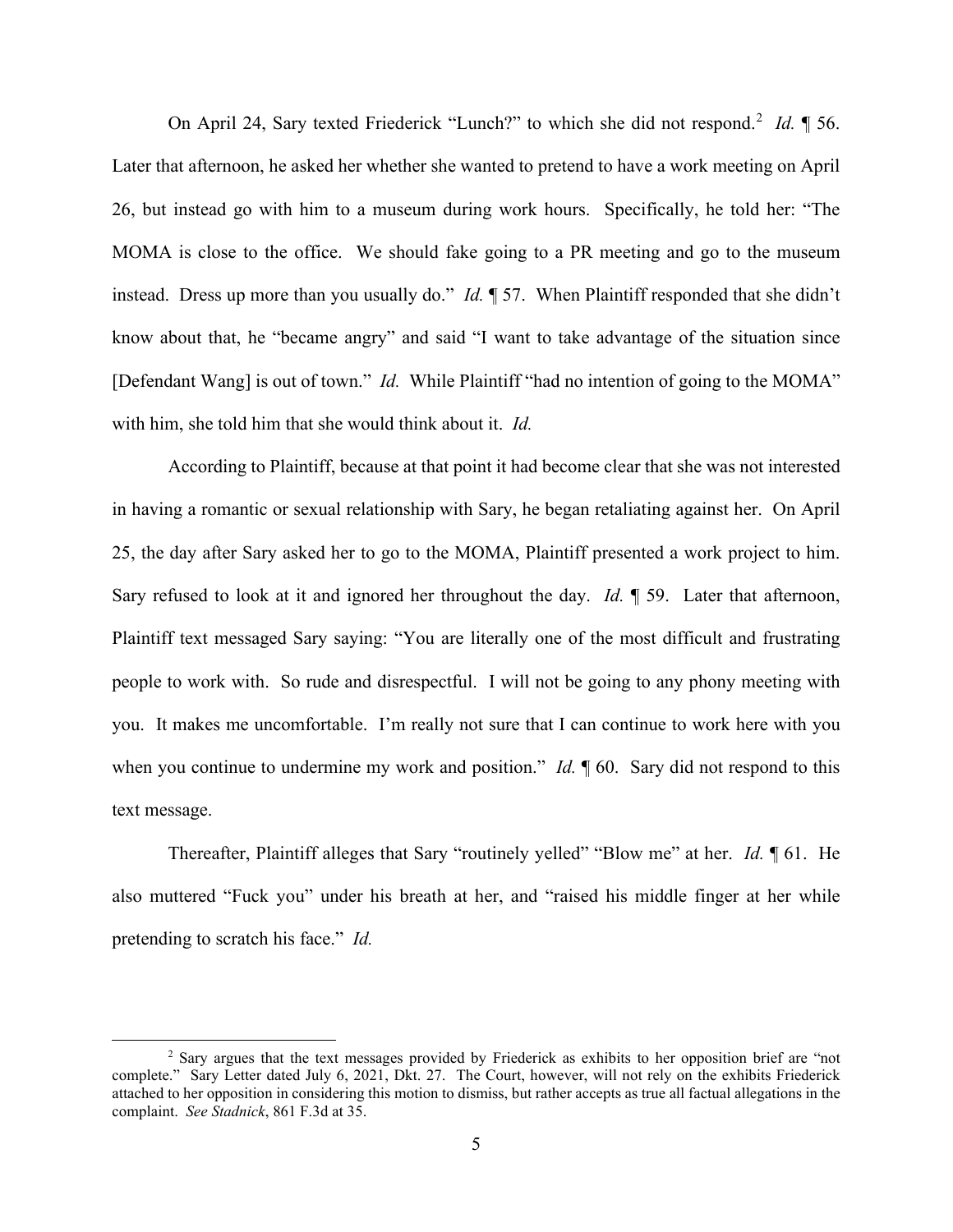On May 28, 2019, Friederick had a meeting scheduled with several Passfeed employees to discuss one of her projects involving changes to Passfeed's Instagram biography. While she was out on her lunch break, however, Sary reassigned the project to another Passfeed employee. Later that afternoon, Kiara Thomas, Passfeed's Social Media Coordinator, told Plaintiff that Sary "already changed the bio and told me not to meet with you about it." *Id.* ¶ 64. Still believing it to be part of her job responsibilities, Plaintiff scheduled a follow up meeting to discuss the Instagram page. Sary, however, rejected the meeting invitation and told Plaintiff that "You're not going to change this bio, writing is not your job." *Id.* ¶ 65. Up until this point, however, Plaintiff alleges that she routinely wrote content for Passfeed's Instagram page.

Later that same day, Defendant Wang, Passfeed's owner and CEO, added Plaintiff to a WhatsApp group text message called "Passfeed Family," comprised of forty-nine members. Many of these members had Chinese telephone numbers. *Id.* ¶ 66. Around this time, Sary sent the password to Passfeed's Facebook page to Naoko Zhou, Wang's assistant working out of the China office. When Zhou tried to log into the account, both the Facebook webpage and mobile application were disabled. Passfeed then created an alternate Facebook page. On May 31, Plaintiff alleges that Sary wrongfully accused her of sharing the password for the new Facebook page. When she explained that she had not done so, he yelled "Now you're making me feel bad" and "stormed out" of the office. *Id.* ¶ 72. Plaintiff then fixed the Facebook page so that it became active once more. When she told this to Sary, he responded "in a mocking tone," "Oh did you?" *Id.* ¶ 73.

That afternoon, Plaintiff emailed Fenner in Human Resources writing "I need to make a formal complaint to HR. How do I go about doing this?" *Id.* ¶ 74. Fenner responded that depending on the type of harassment, she had "formal forms from New York state for sexual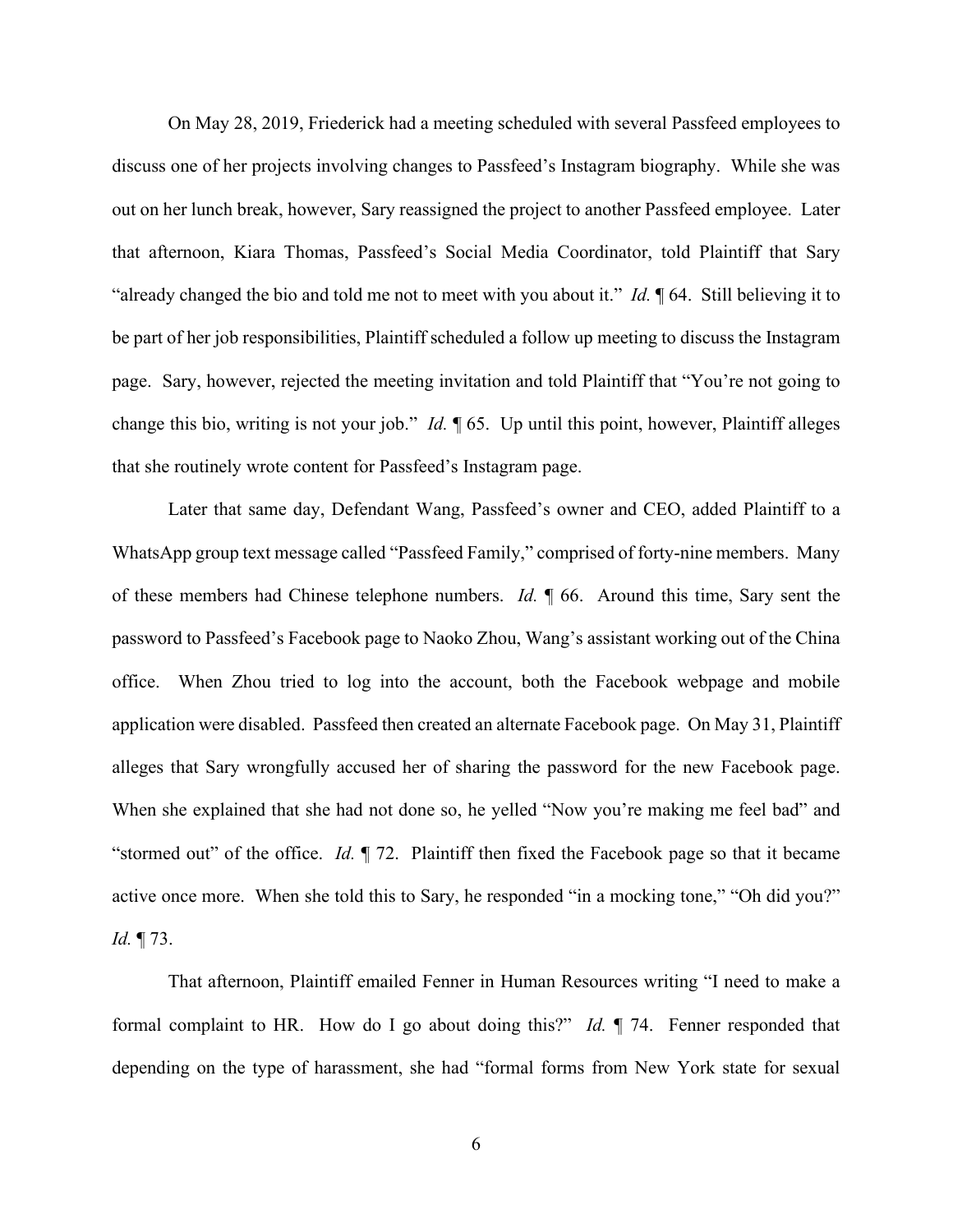harassment" and she also had a "Passfeed form for everything else." *Id.* Friederick responded that she would take both forms, adding that "[n]o one should have to endure this and I think it would benefit the rest of the team." *Id.* 

Three days later, on June 3, 2019, Plaintiff wrote to Fenner letting her know that she was experiencing "some health issues" and would have to work from home that day. *Id.* ¶ 76. Thomas, Passfeed's Social Media Coordinator, texted Plaintiff asking whether she was unwell. Plaintiff responded by writing "I had a major panic attack this morning. Not good. If there's anything that needs my attention let me know and I'll do it for you. I just can't bring myself to go in there and be a victim to [Sary]. The stress is making me sick." *Id.* ¶ 77. Thomas responded to the text, saying "That's Terrible, yeah this isn't a good environment for you today . . . I hope you feel better!" *Id.*

The following day, June 4, 2019, Zhou, Wang's assistant, emailed Plaintiff a termination letter, which read: "This employment termination letter is to inform you that your employment as Merchandise Coordinator with Passfeed ends as of June 4, 2019. You have been an outstanding employee and we would like to acknowledge your immense contribution to the company. We wish you all the best." *Id.* 178. Friederick alleges that Wang "instructed Zhou to terminate [her]." *Id.* **[80.** The termination letter was sent to Friederick just four days after she reached out to HR about making a formal complaint.

Friederick alleges that she replied to Zhou's email, copying Wang, saying:

This is very unfortunate news. I love my job at Passfeed and have been working very hard for the company. This is 100% an unfair dismissal. I have been trying to manage an extreme hostile work environment and ongoing sexual harassment involving [Sary] whose behavior has caused me not to be able to do my job that I was hired for. Coming into the office and continuing to be subjected to these conditions is unlawful and above what any employee can be asked to do. I have been in contact with Taylor our Human Resources in an attempt to save my job and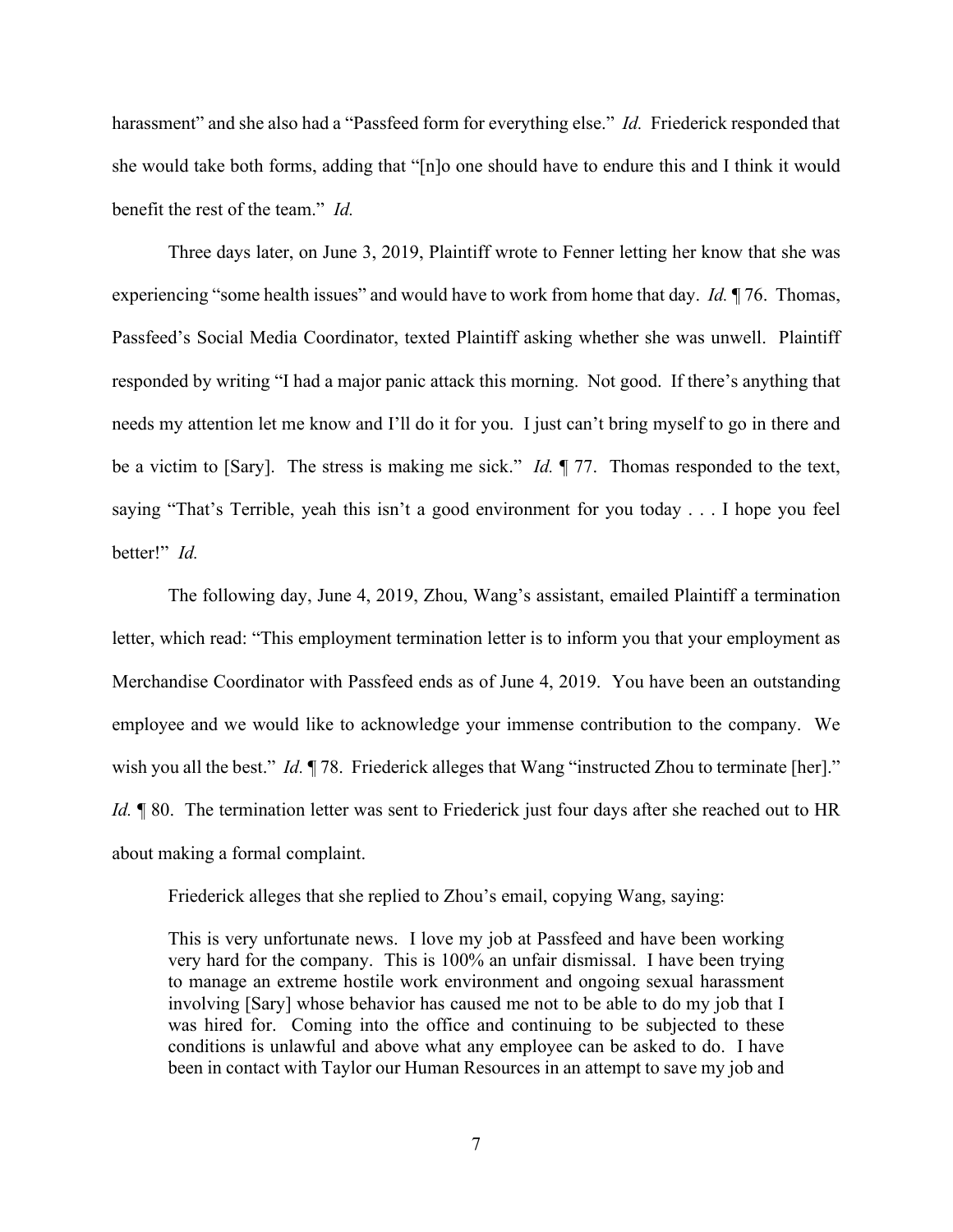navigate a solution to my direct supervisor's harassment and inappropriate behavior.

*Id.*  $\parallel$  79. Neither Zhou nor Wang responded to Plaintiff's email. On June 5, 2019, one day after Friederick was terminated, Wang removed her from the Passfeed Family WhatsApp group message.

After timely filing a complaint with the Equal Employment Opportunity Commission alleging discrimination and retaliation, Plaintiff filed this action on March 10, 2021. She amended her complaint on May 14, 2021, asserting discrimination by Passfeed in violation of Title VII based on her sex/gender by means of *quid pro quo* sexual harassment, hostile work environment sexual harassment and unlawful termination, as well as retaliation for opposing the alleged discrimination. Dkt. 14. She also alleges discrimination and retaliation under both the NYSHRL and the NYCHRL against all three Defendants, asserting both direct and aider and abettor liability. N.Y. Exec. Law § 296; N.Y.C. Admin. Code Title 8, § 8-107.

On May 22, 2021, Defendants Passfeed and Wang moved to dismiss on the grounds that Passfeed does not meet the minimum employee requirement to be liable under Title VII, that Plaintiff's complaint fails to state a claim for sexual harassment or retaliation under Title VII, and that her state and city discrimination, retaliation, and aiding and abetting claims likewise fail. On May 28, 2021, the Court granted Sary's request to join the other Defendants' motion to dismiss and memorandum of law in support. Plaintiff filed her brief in opposition on June 22, 2021, and Passfeed and Wang replied on July 3, 2021. Sary submitted a supplemental letter on July 10, 2021 as his reply.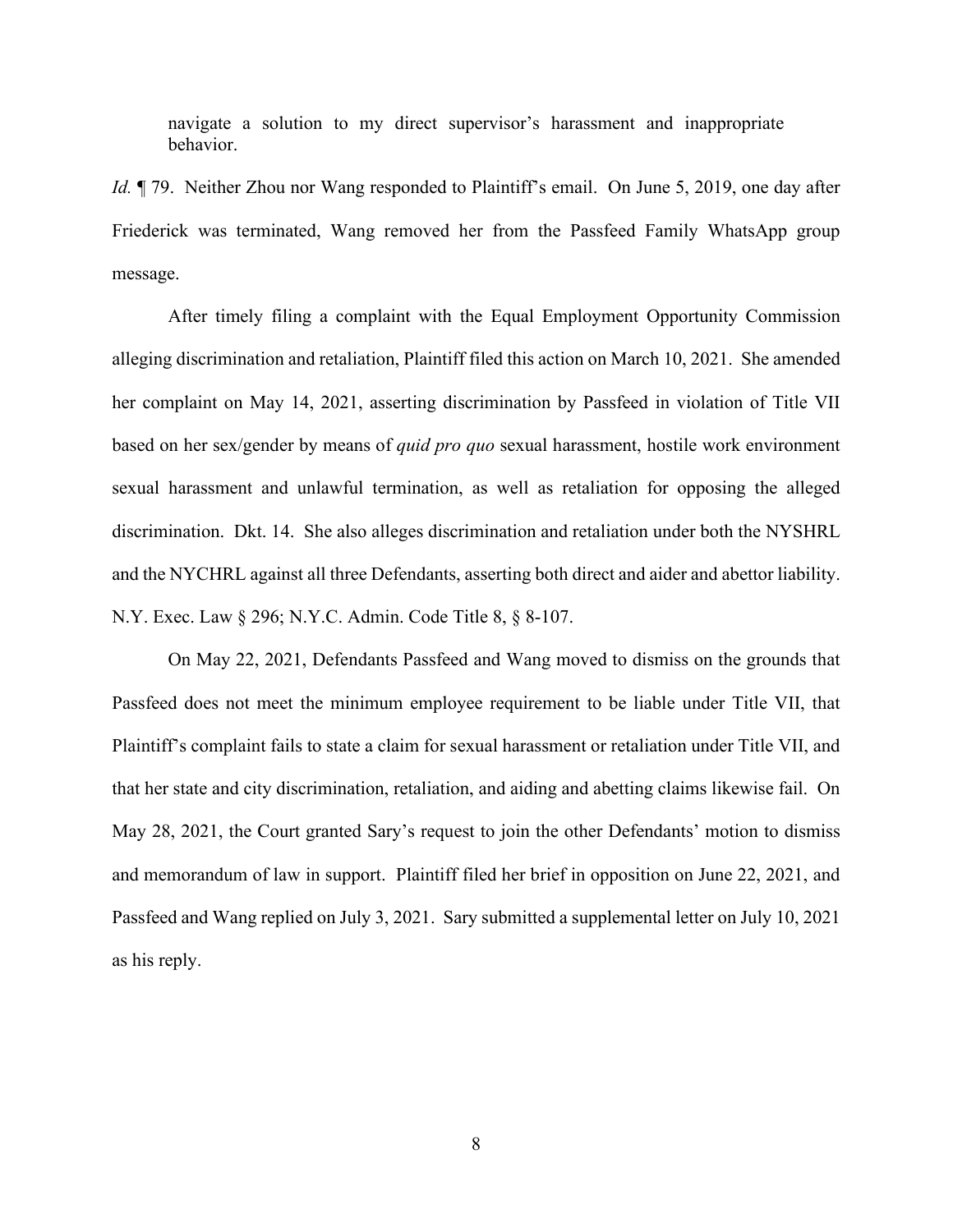## **LEGAL STANDARD**

To survive a motion to dismiss under Federal Rule of Civil Procedure 12(b)(6), a complaint must plead "enough facts to state a claim to relief that is plausible on its face." *Bell Atl. Corp. v. Twombly*, 550 U.S. 544, 570 (2007).<sup>[3](#page-8-0)</sup> On a motion to dismiss, the Court must "accept[] all factual allegations as true, but 'giv[e] no effect to legal conclusions couched as factual allegations.'" *Stadnick*, 861 F.3d at 35. To survive a motion to dismiss in the employment discrimination context, a complaint need not "contain specific facts establishing a prima facie case of discrimination under the [*McDonnell Douglas*] framework." *Twombly*, 550 U.S. at 569.[4](#page-8-1) "Nevertheless, the elements of a *prima facie* case provide an outline of what is necessary to render [a plaintiff's employment discrimination] claims for relief plausible." *McHenry v. Fox News Network, LLC*, 510 F. Supp. 3d 51, 67 n.6 (S.D.N.Y. 2020).

## **DISCUSSION**

## **I. Gender Discrimination Under Title VII, the NYSHRL, and the NYCHRL**

Title VII and the NYSHRL make it unlawful for an employer to discriminate against any individual based on that person's sex.<sup>[5](#page-8-2)</sup> 42 U.S.C.  $\S 2000e-2(a)(1)$ ; N.Y. Exec. Law  $\S 296$  ("It shall

<sup>3</sup> Unless otherwise indicated, case quotations omit all internal citations, quotations, footnotes, and alterations.

<span id="page-8-1"></span><span id="page-8-0"></span><sup>4</sup> Under the burden-shifting framework of *McDonnell Douglas*, the plaintiff first bears the burden of establishing a prima facie case of discrimination or retaliation. *McDonnell Douglas Corp. v. Green*, 411 U.S. 792 (1973); *see also Patterson v. Cty. of Oneida*, 375 F.3d 206, 221 (2d Cir. 2004). If a plaintiff meets her burden in establishing a prima facie case, the defendants must then articulate a "legitimate, nondiscriminatory reason" for the adverse employment action. *McDonnell Douglas*, 411 U.S. at 802. A plaintiff must then show that the employer's explanation was simply a pretext for discrimination. *Cifra v. G.E. Co.*, 252 F.3d 205, 216 (2d Cir. 2001).

<span id="page-8-2"></span> $<sup>5</sup>$  As an initial matter, Defendants argue that Passfeed does not have the requisite number of employees to</sup> meet the minimum requirements under Title VII. To be subject to Title VII, a defendant must employ at least fifteen employees. 42 U.S.C. § 2000e(b) (defining "employer" to include only those having "fifteen or more employees"). Defendants argue, without support, that Passfeed's New York company is a separate company from the office in China. *See* Defs.' Br. at 9.

The Court finds that Plaintiff has plausibly alleged that the New York and China offices were two separate offices of the same company. Accepting her allegations as true, when one combines the employees in Passfeed's New York and China offices, the company has at least fifteen employees. Compl. ¶ 22; *see also id.* ¶¶ 14–22, 32–26, 41,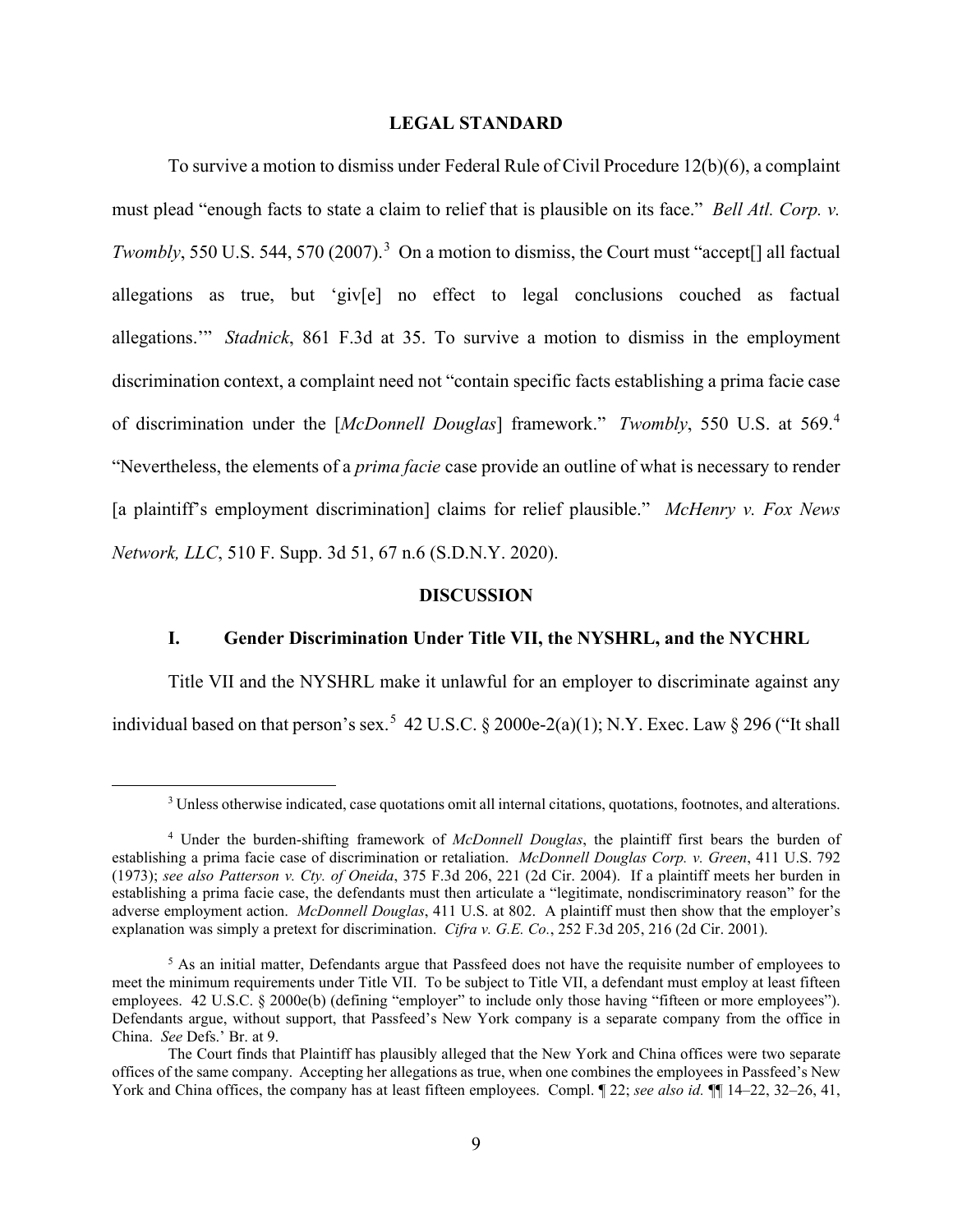be an unlawful discriminatory practice . . . [f]or an employer . . . because of an individual's sex . . . to refuse to hire or employ or to bar or to discharge from employment such individual or to discriminate against such individual in compensation or in terms, conditions or privileges of employment."). The NYCHRL likewise prohibits gender discrimination in the workplace. N.Y. Admin. Code, Title 8,  $\S$  8-107 ("It shall be an unlawful discriminatory practice . . . [flor an employer or an employee . . . because of the . . . gender . . . of any person, . . . to discriminate against such person . . . in terms, conditions or privileges of employment.").

Plaintiff alleges that Defendants discriminated against her on the basis of her gender by subjecting her to sexual harassment through the creation of a hostile work environment and *quid*  pro quo discrimination, as well as by wrongfully terminating her.<sup>[6](#page-9-0)</sup> In particular, Friederick claims that she was subjected to both hostile work environment and *quid pro quo* sexual harassment during her time at Passfeed, that Passfeed is liable under federal, state, and city law, and that Wang and Sary are liable under state and city law. For the reasons that follow, the Court finds that Friederick states a claim for sexual harassment based on a hostile work environment and *quid pro quo* harassment under Title VII as to Passfeed, under the NYSHRL as to Sary, and under the NYCHRL as to Passfeed and Sary.

<sup>51, 52, 66–70, 78, 84–87.</sup> While Defendants' calculation of its employees includes nine in New York and five in China, Plaintiff correctly notes that this count does not include Defendant Wang, nor does it include Kiara Thomas, another individual Plaintiff alleges was her colleague at Passfeed. The Court thus concludes that, once combined even without considering the 49 individuals in the WhatsApp Passfeed Family message thread—Plaintiff has plausibly alleged that Passfeed employs the requisite minimum number of employees to be held liable under Title VII.

<span id="page-9-0"></span><sup>6</sup> The Court interprets Plaintiff's unlawful termination claim as a claim for retaliatory firing, which, for the reasons explained below, survives Defendants' motion to dismiss.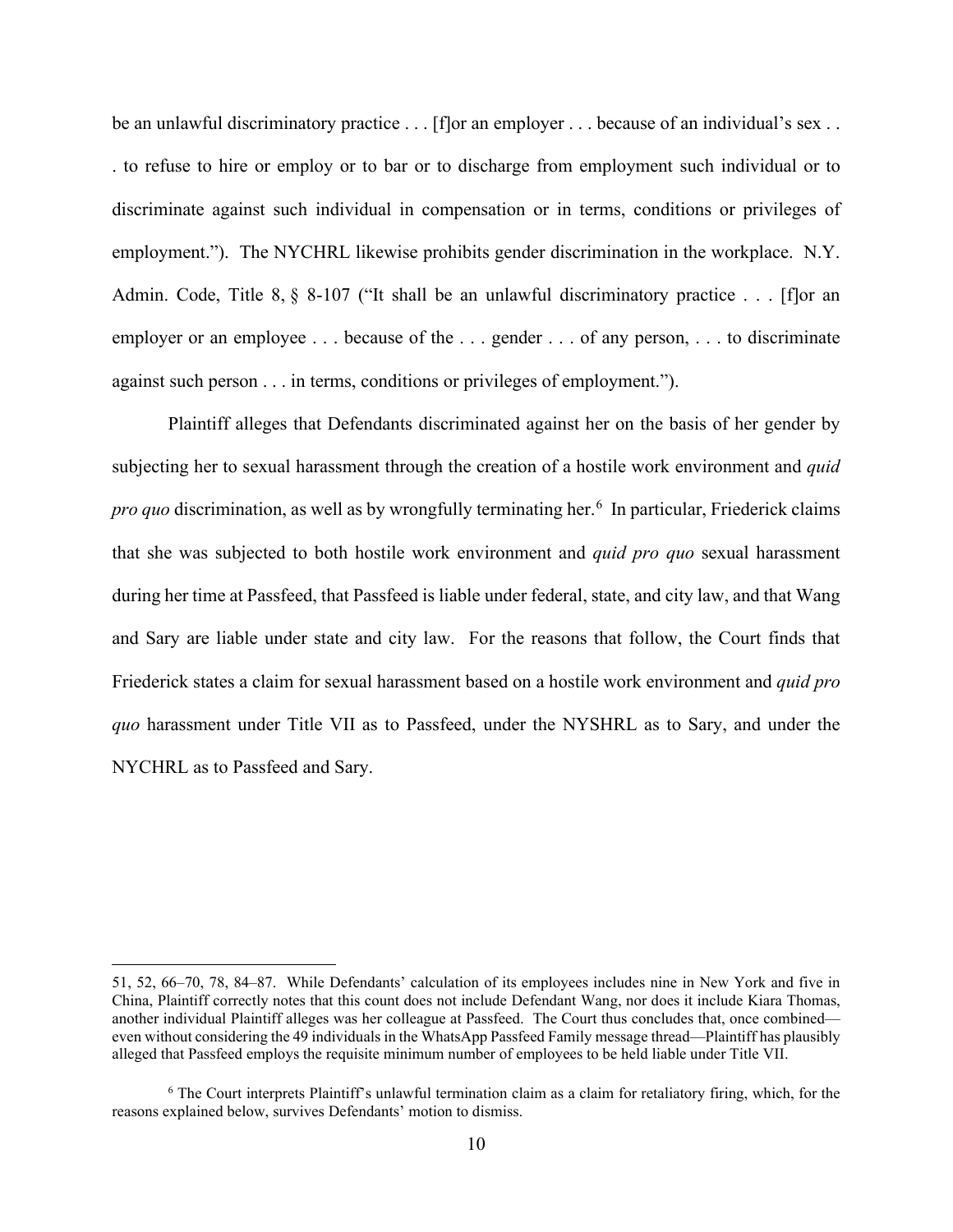#### **A. Hostile Work Environment**

# **1. Legal Standard**

Pursuant to Title VII and the NYSHRL, to state a claim of discrimination through the creation of a hostile work environment, a plaintiff must plausibly allege that "the workplace is permeated with discriminatory intimidation, ridicule, and insult that is sufficiently severe or pervasive to alter the conditions of the victim's employment and create an abusive working environment." *Littlejohn v. City of New York*, 795 F.3d 297, 320–21 (2d Cir. 2015) (quoting *Harris v. Forklift Sys., Inc.*, 510 U.S. 17, 21 (1993)); *see also Summa v. Hofstra Univ.*, 708 F.3d 115, 123–24 (2d Cir. 2013) ("Hostile work environment claims under both Title VII and the NYSHRL are governed by the same standard."). This standard has both objective and subjective components: "the conduct complained of must be severe or pervasive enough that a reasonable person would find it hostile or abusive, and the victim must subjectively perceive the work environment to be abusive." *Littlejohn*, 795 F.3d at 321. The NYCHRL standard for establishing a hostile work environment is similar but "more permissive, omitting the requirement that the complained-of conduct be severe or pervasive." *Moazzaz v. MetLife, Inc.*, No. 19-CV-10531 (JPO), 2021 WL 827648, at \*8 (S.D.N.Y. Mar. 4, 2021).

### **2. Application**

Plaintiff has plausibly alleged that she was subjected to a hostile work environment under all three statutes. Assuming her allegations to be true, Friederick experienced nearly constant harassment from her supervisor Sary over the course of the several months that she worked at Passfeed. Sary's inappropriate behavior began during Friederick's first week of work when he asked her whether she was a lesbian, made a comment about her marital status, and asked her if she was going to stab him like his ex-girlfriend. He wrote to her saying he could "feel [him]self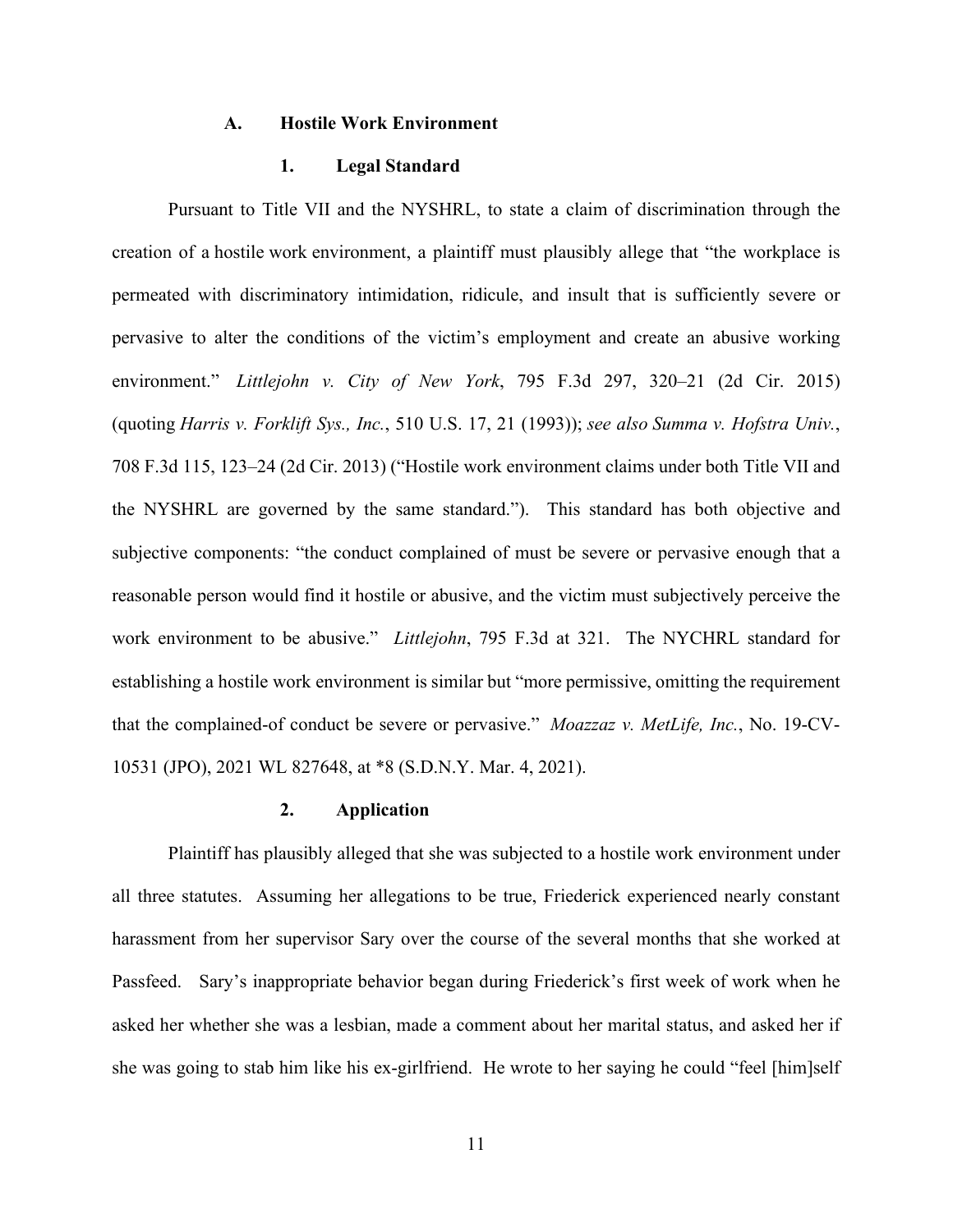doing the wrong thing, but [he couldn't] help [him]self" before gifting her a necklace. Compl. ¶ 42. Sary gave her flowers, telling her that he felt a "spiritual" and "special connection" with her, adding that he "kn[e]w this would never work, unless [Plaintiff had] daddy issues." *Id.* ¶ 43. He repeatedly commented on her appearance. Sary also made a remark Friederick took to be a reference to masturbation. *Id.* ¶ 50.

Although Friederick kept refusing his advances and asking him to stop, Sary persisted. He nonetheless continued to make inappropriate comments, including asking her about people she had been sexually involved with and remarked that she was "so cute and innocent." *Id.* ¶ 54. He consistently asked to buy her lunch, which she consistently refused. He invited her to go on outings outside of the office, including to a spa, to "Central Park with a bottle of tequila," and to get "mani pedis." *Id.* ¶ 55. Sary asked Friederick to "dress up more than [she] usually" did to join him in going to a museum during work hours, pretending to be on a fake meeting. *Id.* ¶ 57. And finally, he "routinely yelled" "Blow me" and muttered "Fuck you" under his breath at her. *Id.* ¶ 61.

Friederick has thus alleged that her workplace was permeated with discrimination that was "sufficiently severe or pervasive to alter the conditions of [her] employment and create an abusive working environment." *Littlejohn*, 795 F.3d at 320–21. Friederick subjectively perceived this environment to be abusive: she repeatedly expressed how uncomfortable Sary's behavior made her, causing her to eventually have to work from home because the stress of "be[ing] a victim to [Sary]" was "making [her] sick," Compl. ¶ 77, and she ultimately sought to file formal complaints against him. Friederick has also adequately alleged that this was an objectively hostile working environment, because a reasonable person would find this constant and unabating behavior to be abusive. Sary's persistent campaign of trying to get Friederick to go on dates with him, along with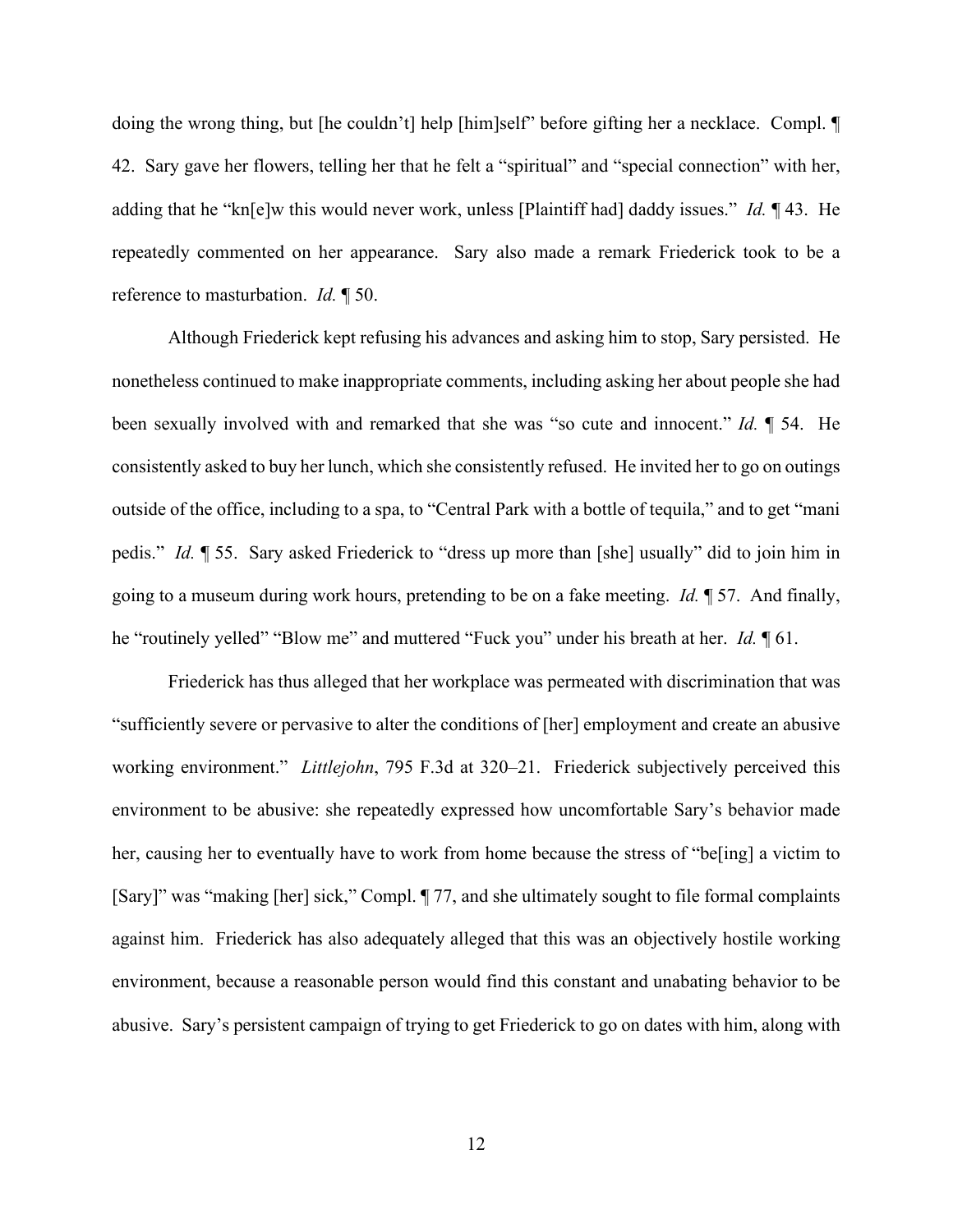his repeated inappropriate sexual comments and unwanted gifting of jewelry and flowers, was sufficiently pervasive to have created an abusive environment.

Because Friederick has adequately alleged a claim of discrimination through the creation of a hostile work environment under Title VII and the NYSHRL, the "more permissive" NYCHRL standard is also satisfied. *Moazzaz*, 2021 WL 827648, at \*8.

# **B.** *Quid Pro Quo* **Sexual Harassment**

The Court next turns to whether Plaintiff has stated a claim for *quid pro quo* sexual harassment before assessing each defendant's liability for the alleged sexual harassment.

## **1. Legal Standard**

*Quid pro quo* sexual harassment "refers to situations in which 'submission to or rejection of [unwelcome sexual] conduct by an individual is used as the basis for employment decisions affecting such individual." *Perks v. Town of Huntington*, 251 F. Supp. 2d 1143, 1154 (E.D.N.Y. 2003).

To establish *quid pro quo* harassment under Title VII and the NYSHRL, "it is enough to show that the supervisor used the employee's acceptance or rejection of his advances as the basis for a decision affecting the compensation, terms, conditions or privileges of the employee's job.'" *Id.* at 1154–55 (quoting *Karibian v. Columbia Univ.*, 14 F.3d 773, 777–78 (2d Cir. 1994)); *see also Cooper v. N.Y. State Dep't of Labor*, 819 F.3d 678, 680 n.3 (2d Cir. 2016) ("Employment discrimination claims brought under the NYSHRL are analyzed identically to claims under . . . Title VII."); *Figueroa v. RSquared NY, Inc.*, 89 F. Supp. 3d 484, 489 (E.D.N.Y. 2015) (applying Title VII standard for *quid pro quo* harassment to claim brought under the NYSHRL). "Accordingly, to establish a *prima facie* case of *quid pro quo* harassment, a plaintiff must present evidence that she was subject to unwelcome sexual conduct, and that her reaction to that conduct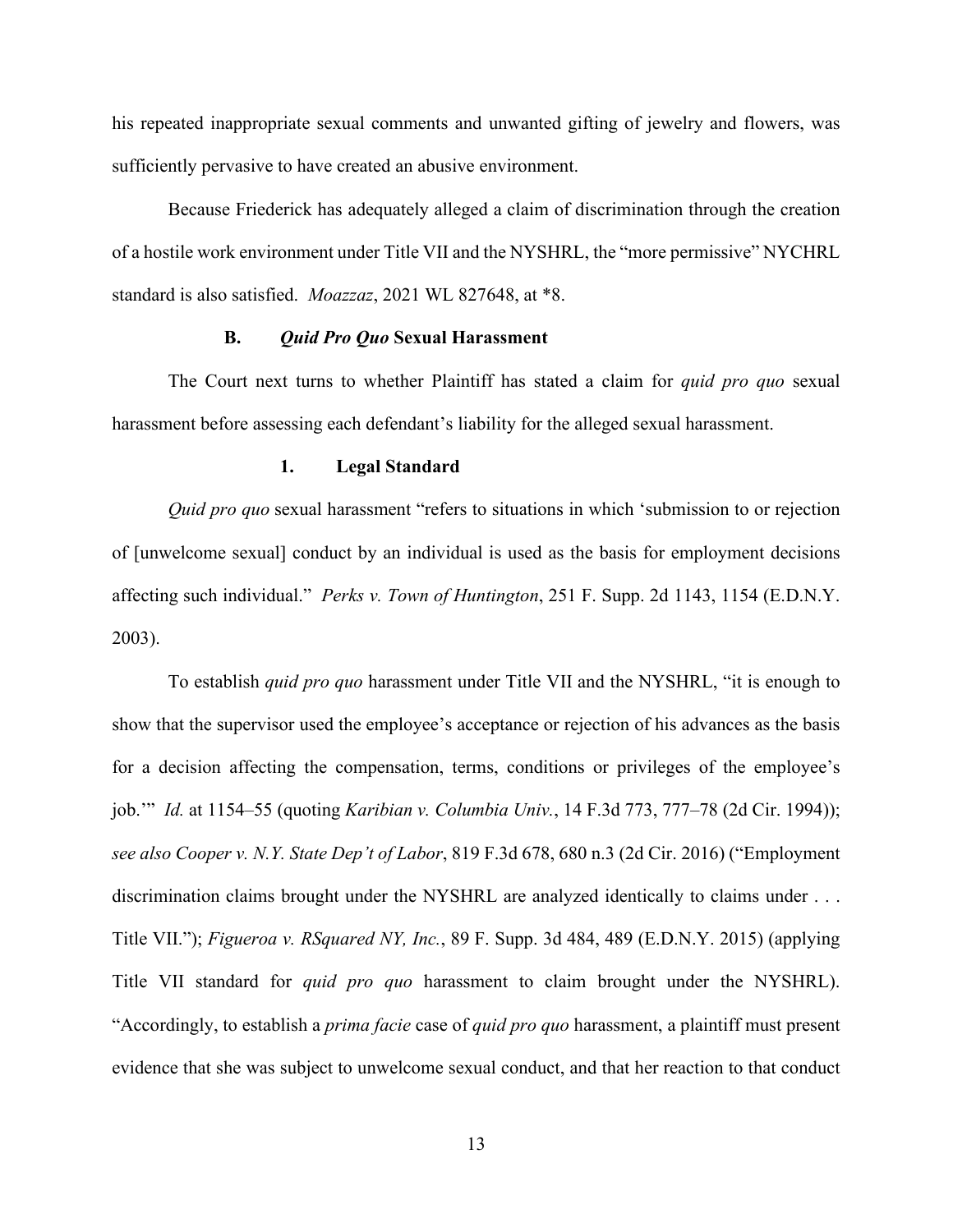was then used as the basis for decisions affecting the compensation, terms, conditions or privileges of her employment." *Karibian*, 14 F.3d at 777.

The NYCHRL "does not distinguish *quid pro quo* claims from hostile work environment ones, focusing instead on 'unequal treatment based on gender.'" *Villatla v. JS Barkats, P.L.L.C.*, No. 16-CV-2772 (RA) (RWL) 2021 WL 2458699, at \*10 (S.D.N.Y. Apr. 16, 2021), *R. & R. adopted sub nom.* 2021 WL 2458023 (June 16, 2021). "Nonetheless, a *quid pro quo* claim is actionable under the NYCHRL as long as the plaintiff has received unequal treatment based on her gender." *Id.* Allegations that a plaintiff "was treated less well because of a discriminatory intent" is sufficient to establish discrimination under the NYCHRL. *MacAlister v. Millenium Hotels & Resorts*, No. 17-cv-6189, 2018 WL 5886440, at \*8 (S.D.N.Y. Nov. 8, 2018) (quoting *Workneh v. Super Shuttle Int'l, Inc.*, No. 15-CV-3521 (ER), 2016 WL 5793744, at \*9 (S.D.N.Y. Sept. 30, 2016)).

## **2. Application**

Plaintiff has plausibly alleged a claim of discrimination based on *quid pro quo* sexual harassment under Title VII and the NYSHRL because she has adequately pled that Sary, her supervisor, used her "rejection of his advances as the basis for a decision affecting the compensation, terms, conditions or privileges of [her] job." *Perks*, 251 F. Supp. 2d at 1155.

Friederick has detailed Sary's many unwelcome advances, which she repeatedly refused. Once it became clear that she was not interested in him, he took several actions which—drawing all reasonable inferences in Plaintiff's favor, as the Court must at this stage—support a claim that he was making decisions about her work based on her rejection of him. For example, the day after Friederick did not accept Sary's invitation to go to the museum with him, he allegedly refused to look at a work project that she presented to him and ignored her for the remainder of the day. He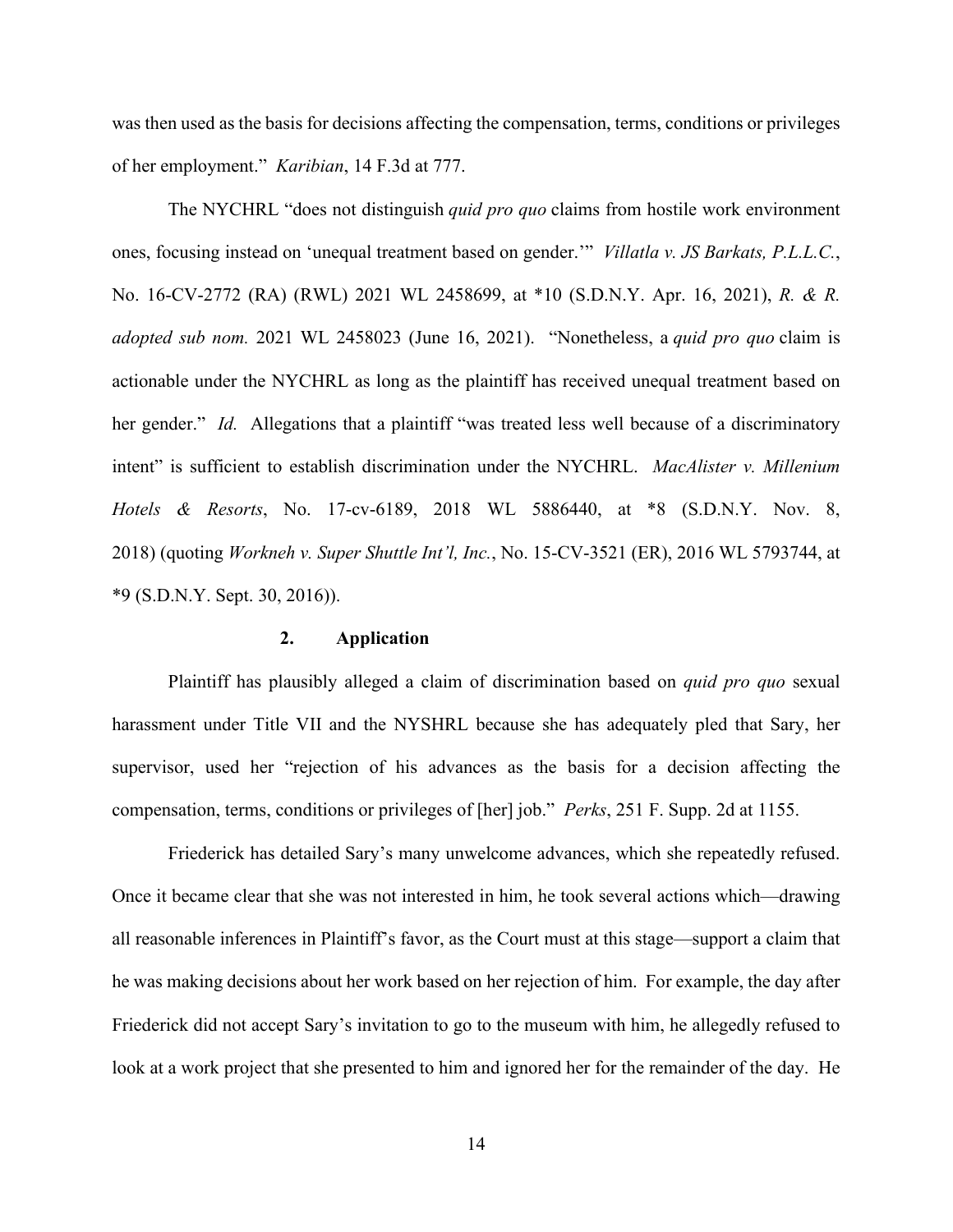later reassigned one of her writing assignments to another Passfeed employee while she was out to lunch, telling her that "writing is not [her] job," despite Plaintiff's assertion that she routinely wrote content for Passfeed. Compl.  $\llbracket 65$ . At this stage, it is plausible to infer that Friederick's rejection of Sary formed the basis for decisions that affected the terms of her job at Passfeed specifically the change in her job responsibilities and his refusal to review her work. Because Plaintiff has sufficiently alleged that some aspects of her job were conditioned on her response to her supervisor's unwelcome advances, the Court finds that she has stated a claim of *quid pro quo*  discrimination under Title VII and the NYSHRL.

These facts also support a claim of discrimination under the NYCHRL because Sary's behavior toward her following her rejection of him shows that Friederick "was treated less well because of a discriminatory intent." *MacAlister*, 2018 WL 5886440, at \*8.

## **C. Each Defendant's Liability for Sexual Harassment**

Having determined that Plaintiff has stated a claim for both hostile work environment and *quid pro quo* sexual harassment, the Court now addresses which of the defendants may be held liable under which of the relevant statutes.

# **1. Passfeed's Liability for Sexual Harassment**

Friederick alleges that Passfeed is liable for sexual harassment under Title VII, the NYSHRL, and the NYCHRL. Title VII imposes strict liability on an employer for *quid pro quo*  harassment. *Karibian*, 14 F.3d at 777. Additionally, absent a specific affirmative defense, an employer is vicariously liable under Title VII for a supervisor's creation of a hostile work environment, even without a showing of the employer's negligence or other wrongdoing. *See Burlington Indus., Inc. v. Ellerth*, 524 U.S. 742, 765 (1998).

15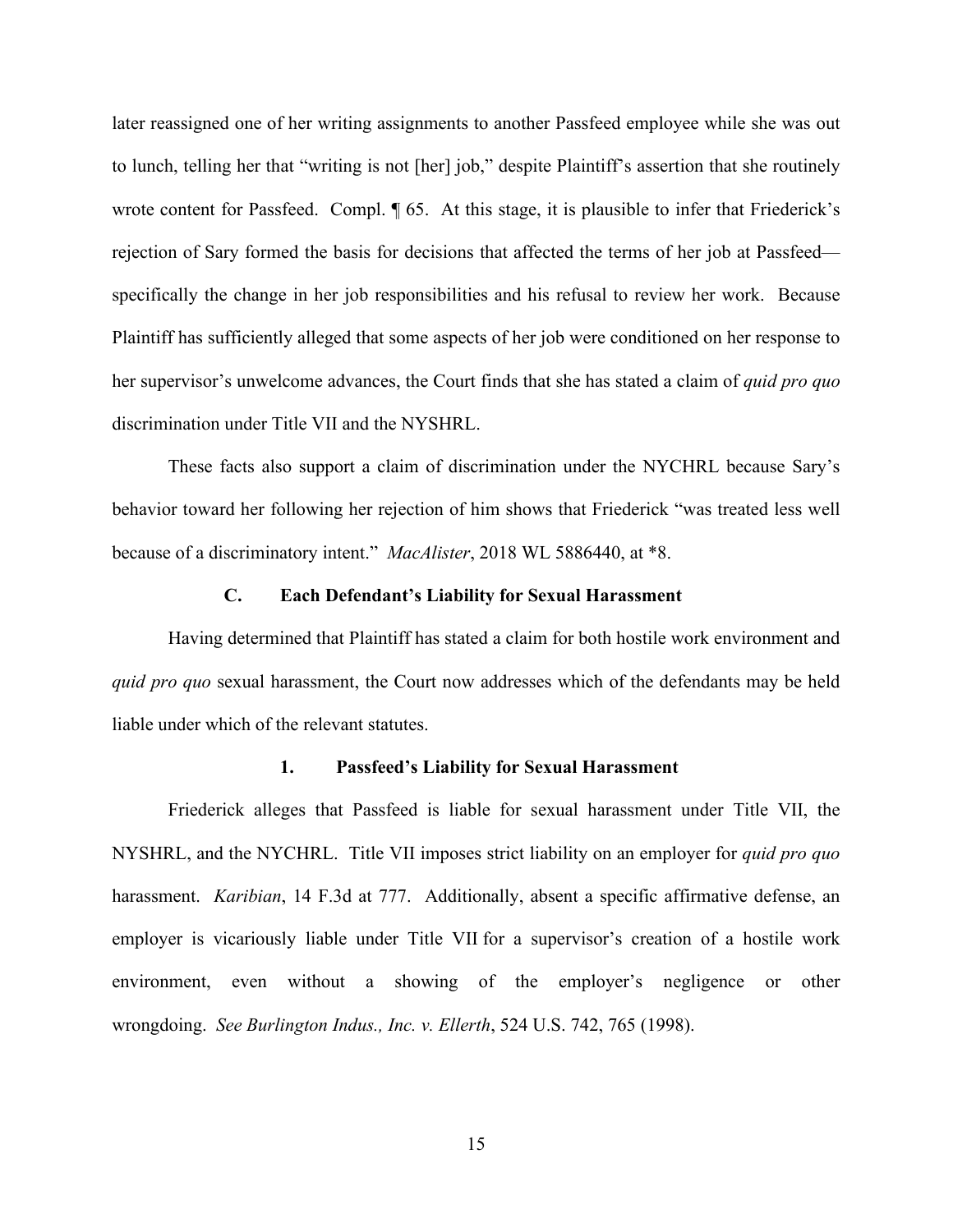Under the NYSHRL, liability for an employee's discriminatory acts may not be imputed to an employer "unless the employer became a party to it by encouraging, condoning, or approving it." *Forrest v. Jewish Guild for the Blind*, 819 N.E.2d 998, 1011 (N.Y. 2004) (quoting *Matter of State Div. of Human Rights v. St. Elizabeth's Hosp.*, 487 N.E.2d 268, 269 (N.Y. 1985)). "Condonation, which may sufficiently implicate an employer in the discriminatory acts of its employee to constitute a basis for employer liability under the [state] Human Rights Law, contemplates a knowing, after-the-fact forgiveness or acceptance of an offense. An employer's calculated inaction in response to discriminatory conduct may, as readily as affirmative conduct, indicate condonation." *St. Elizabeth's Hosp.*, 487 N.E.2d at 269.

Under the NYCHRL, a court may only impute an employee's harassing conduct to an employer (1) "where the offending employee 'exercised managerial or supervisory responsibility'" over the victim; (2) "where the employer knew of the offending employee's unlawful discriminatory conduct and acquiesced in it or failed to take 'immediate and appropriate corrective action'"; or (3) "where the employer 'should have known' of the offending employee's unlawful discriminatory conduct yet 'failed to exercise reasonable diligence to prevent [it].'" *Zakrzewska v. New Sch.*, 928 N.E.3d 1035, 1039 (N.Y. 2010) (quoting N.Y.C. Admin. Code § 8107(13)(b)(1)–  $(3)$ ).

Because Plaintiff has plausibly alleged that Sary was her supervisor at Passfeed, Compl. ¶ 24, she has stated a claim against Passfeed for sexual harassment based both on hostile work environment and *quid pro quo* theories under Title VII and the NYCHRL. *See Burlington Indus., Inc.*, 524 U.S. at 765; *Zakrzewska*, 928 N.E.3d at 1039.

Plaintiff, however, has not alleged sufficient facts to hold Passfeed liable under the NYSHRL for sexual harassment. In particular, Friederick has not alleged facts establishing that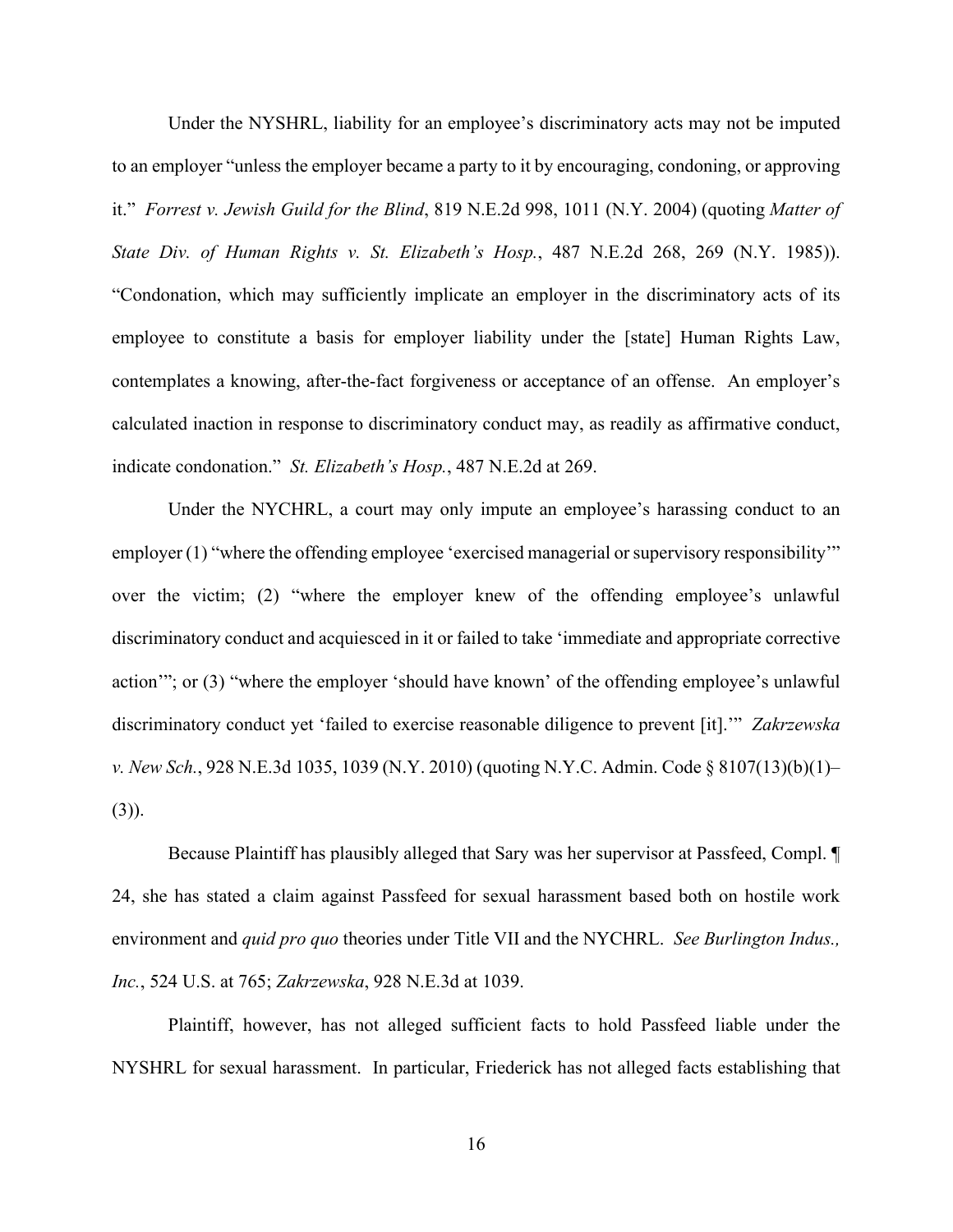Passfeed "encouraged," "condoned," or "approved" of Sary's inappropriate behavior toward her. *See Forrest*, 819 N.E.2d at 1011. Beyond Sary's statement about the "men's milking room," which he made in front of Fenner as well, it is not clear that any of Friederick's co-workers at Passfeed were aware of Sary's behavior toward her until she reached out to HR on May 31 and texted Thomas on June 3. Although the comments she made on those dates are clearly relevant to, and persuasive as to, her retaliation claim—including that she "just can't bring [her]self to go in there and be a victim to [Sary]," Compl. ¶ 77—Plaintiff has not alleged sufficient evidence to establish that Passfeed had prior knowledge of the sexual harassment and behaved in a way that amounts to a "calculated inaction" indicating condonation of it. *St. Elizabeth's Hosp.*, 487 N.E.2d at 269.

# **2. Individual Liability under the NYSHRL and the NYCHRL**

Plaintiff next alleges that Defendants Wang and Sary are each individually liable for sexual harassment under the NYSHRL and the NYCHRL.<sup>[7](#page-16-0)</sup> In assessing claims of discrimination under the NYSHRL, direct individual liability is "limited to individuals with ownership interest or supervisors, who themselves[ ] have the authority to hire and fire employees." *Malena v. Victoria's Secret Direct, LLC*, 886 F. Supp. 2d 349, 365–66 (S.D.N.Y. 2012). "A supervisor," however, "is an employer for purposes of establishing liability under the NYSHRL if that supervisor actually participates in the conduct giving rise to the discrimination." *Feingold v. New York*, 366 F.3d 138, 157 (2d Cir. 2004); *see also McHenry*, 510 F. Supp. 3d at 73 ("[A]s the Second Circuit has held, 'a co-worker who actually participates in the conduct giving rise to a discrimination claim [can] be held liable under the NYSHRL [or NYCHRL] even though that coworker lacked the authority to either hire or fire the plaintiff.'") (citing *Feingold*, 366 F.3d at 157) (alteration in original).

<span id="page-16-0"></span><sup>7</sup> Individual supervisors and co-workers are not liable under Title VII. *See Raspardo v. Carlone*, 770 F.3d 97, 113 (2d Cir. 2014).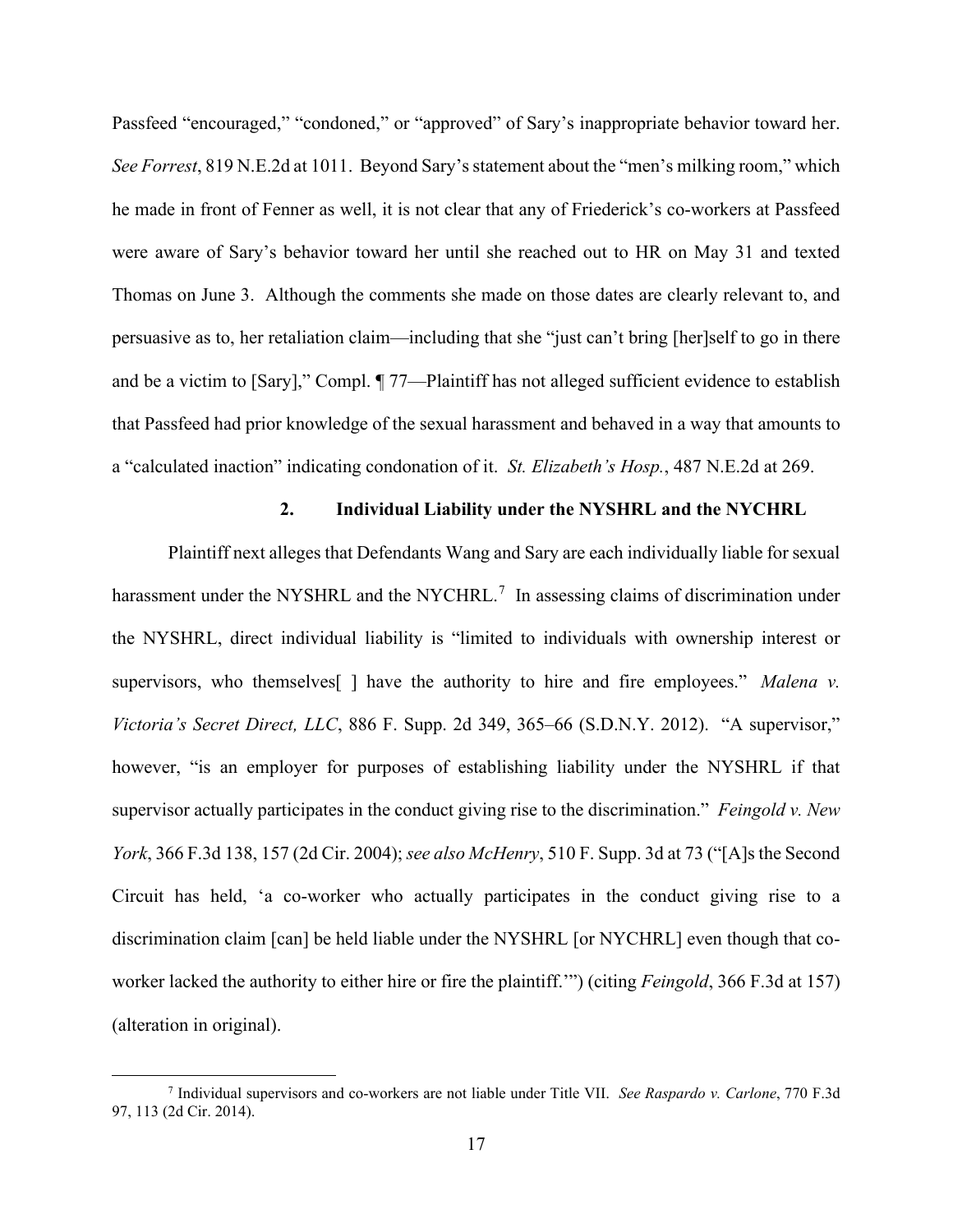The NYCHRL provides an even broader basis for direct individual liability than does the NYSHRL, in that it "provides for individual liability of an employee 'regardless of ownership or decisionmaking power." *Malena*, 886 F. Supp. 2d at 366 (quoting *Banks v. Corr. [Servs. Corp.](https://1.next.westlaw.com/Link/Document/FullText?findType=Y&serNum=2011538394&pubNum=0004637&originatingDoc=Ic2f19f90123e11ecb72ce2c86e84f35e&refType=RP&fi=co_pp_sp_4637_200&originationContext=document&transitionType=DocumentItem&ppcid=113f01cb169e4d458fd147528f9b4954&contextData=(sc.TRDiscover)#co_pp_sp_4637_200)*, [475 F. Supp. 2d 189, 200 \(E.D.N.Y. 2007\)\)](https://1.next.westlaw.com/Link/Document/FullText?findType=Y&serNum=2011538394&pubNum=0004637&originatingDoc=Ic2f19f90123e11ecb72ce2c86e84f35e&refType=RP&fi=co_pp_sp_4637_200&originationContext=document&transitionType=DocumentItem&ppcid=113f01cb169e4d458fd147528f9b4954&contextData=(sc.TRDiscover)#co_pp_sp_4637_200); *see also Kraiem v. JonesTrading Institutional Servs., LLC*, 492 F. Supp. 3d 184, 195 (S.D.N.Y. May 26, 2021).

Under both the NYSHRL and the NYCHRL, though, "individual liability . . . is limited to cases where an individual defendant . . . actually participates in the conduct giving rise to the plaintiff's [discrimination or] retaliation claim." *Malena*, 886 F. Supp. 2d at 366. In instances where a person is not directly liable for violating the NYSHRL, that person may still be liable if he is found to have "aid[ed], abet[ted], incite[d], compel[led] or coerce[d] the doing of any of the acts forbidden under this [provision], or to attempt[ed] to do so." N.Y. Exec. Law § 296(6).The same is true for the NYCHRL. *See Schanfield v. Sojitz Corp. of Am.*, 663 F. Supp. 2d 305, 344 (S.D.N.Y. 2009) ("A claim for aider and abettor liability is also cognizable under the NYCHRL and is susceptible to the same standard as under the NYSHRL, as language of the two laws is virtually identical.").

Although the Second Circuit has found individual defendants liable under the NYSHRL even where their own conduct created the hostile work environment that they were alleged to have aided and abetted, *see Tomka v. Seiler Corp.*, 66 F.3d 1295, 1317 (2d Cir. 1995), *abrogated on other grounds by Burlington Indus. Inc.*, 524 U.S. at 753, several courts since *Tomka*, including New York appellate courts, have held that "[a]n individual may not be held liable . . . merely for aiding and abetting his own discriminatory conduct but only for assisting another party in violating the NY[S]HRL." *Virola v. XO Commc'ns, Inc.*, No. 05-CV-5056 (JG) (RER), 2008 WL 1766601, at \*20 (E.D.N.Y. Apr. 15, 2008); *Malena*, 886 F. Supp. 2d at 367 (same); *Strauss v. New York*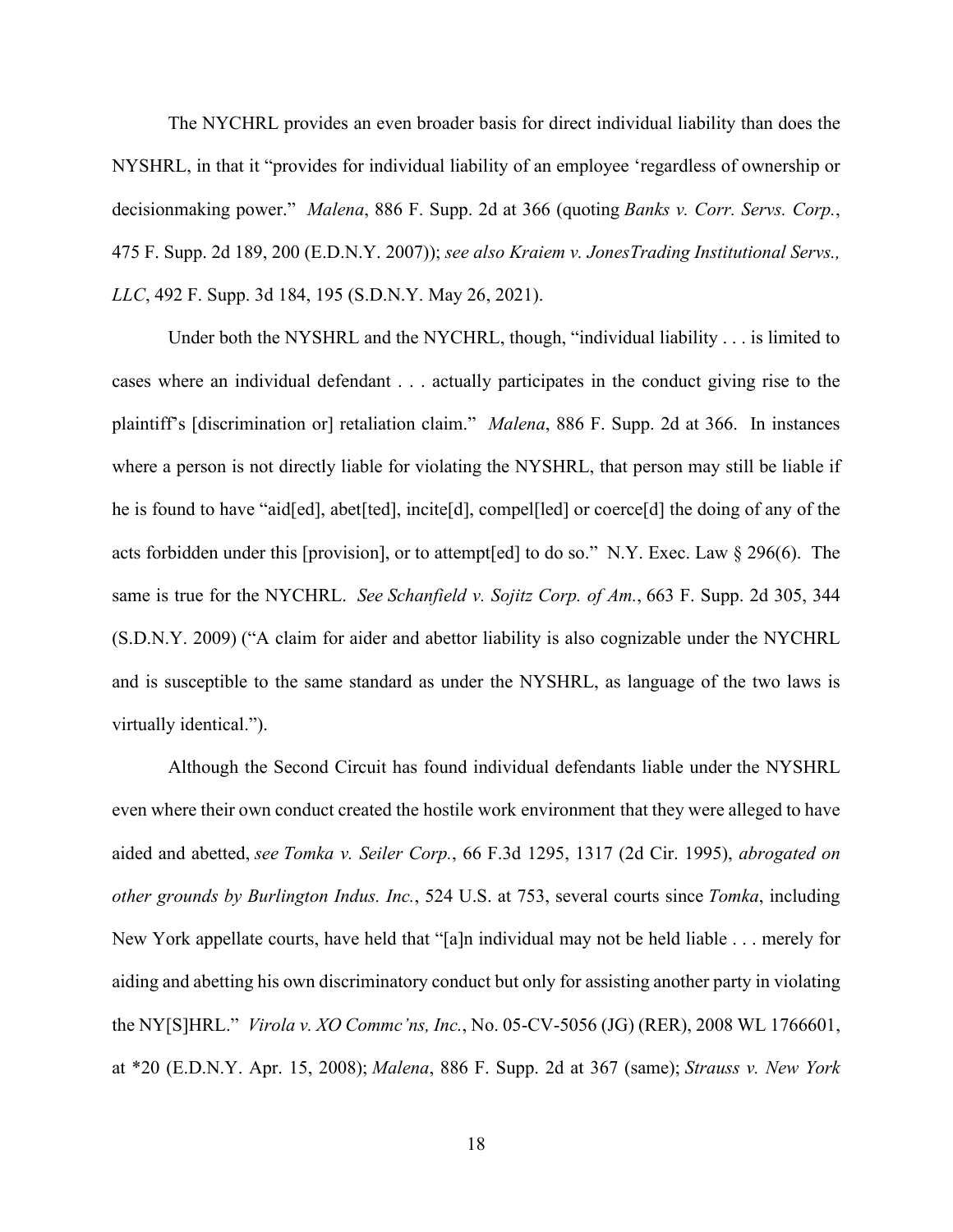*State Dep't of Educ.*, 26 A.D.3d 67, 73 (N.Y. App. Div. 2005) ("[W]e hold that individuals cannot be held liable under Executive Law § 296(6) for aiding and abetting their own violations of the Human Rights Law."); *see also Eckhart v. Fox News Network, LLC*, 20-CV-5593 (RA), 2021 WL 4124616, at \*17 (S.D.N.Y. Sept. 9, 2021).

# **a. Sary's Liability for Sexual Harassment**

Plaintiff's sexual harassment claims against Sary survive. Plaintiff has plausibly alleged that Sary is directly liable for discrimination under both the NYSHRL and the NYCHRL because, as her supervisor who "actually participate[d] in the conduct giving rise to the discrimination," he constitutes an employer for liability purposes. *Feingold*, 366 F.3d at 157; *see also Malena*, 886 F. Supp. 2d at 366.<sup>[8](#page-18-0)</sup>

# **b. Wang's Liability for Sexual Harassment**

Plaintiff's claims against Wang for sexual harassment under the NYSHRL and the NYCHRL are, by contrast, dismissed. While Plaintiff has plausibly alleged that Wang is an owner of Passfeed, Compl. ¶¶ 26, 96, she has asserted no facts to suggest that he "actually participate[d]" in the sexually harassing conduct. *Malena*, 886 F. Supp. 2d at 366.

Plaintiff also has not adequately alleged that Wang is liable for aiding and abetting Sary's sexual harassment of her. The complaint does not plead facts giving rise to the inference that Wang was ever aware of how Sary was treating Friederick, or that he encouraged or attempted to coerce him into treating her inappropriately.

<span id="page-18-0"></span><sup>&</sup>lt;sup>8</sup> Because Sary may be held directly liable for violating both the NYSHRL and the NYCHRL, the Court need not address Plaintiff's claims that he is liable under these laws as an aider and abettor. *See Eckhart*, 2021 WL 4124616, at \*17 n.10; *cf. Hughes v. Twenty-First Century Fox, Inc.*, 304 F. Supp. 3d 429, 450–51 (S.D.N.Y. 2018) (assessing plaintiff's aiding and abetting claims against only those defendants against whom direct liability could not be imposed).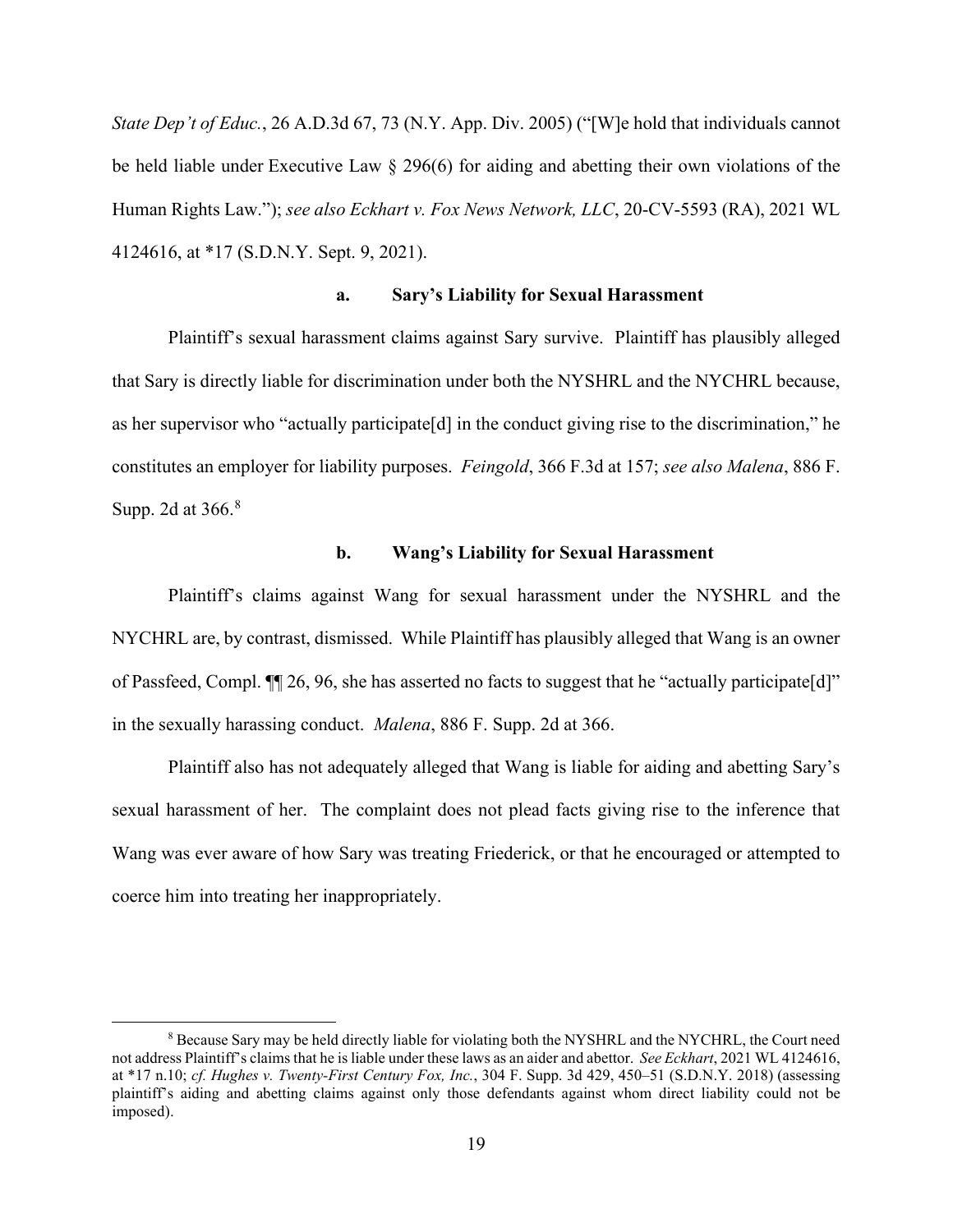The Court thus finds that Plaintiff has not sufficiently stated an individual claim against Wang for discrimination based on sexual harassment under either the NYSHRL or the NYCHRL.

## **II. Retaliation Under Title VII, the NYSHRL, and the NYCHRL**

Plaintiff further alleges that she was retaliated against in violation of Title VII, the NYSHRL, and the NYCHRL, that Passfeed is liable under all three statutes, and that Wang and Sary are individually liable under the state and city anti-discrimination laws. For the reasons that follow, the Court finds that Friederick states a claim for retaliation under Title VII as to Defendant Passfeed, and under the NYSHRL and NYCHRL as to all three defendants.

As with Plaintiff's sexual harassment claims discussed above, the Court first addresses whether she has stated a claim for retaliation under each of the statutes and then assesses each defendant's liability in turn.

### **A. Legal Standard**

Title VII, the NYSHRL, and the NYSCHRL all prohibit retaliating against someone because they have opposed a forbidden discriminatory practice. 42 U.S.C. § 2000e-3(a); N.Y. Exec. Law § 296(7); N.Y.C. Admin. Code, Title 8, § 8–107(7).

To establish a retaliation claim under Title VII and the NYSHRL, a plaintiff "must show (1) participation in a protected activity; (2) that the defendant knew of the protected activity; (3) an adverse employment action; and (4) a causal connection between the protected activity and the adverse employment action." *Jute v. Hamilton Sundstrand Corp.*, 420 F.3d 166, 173 (2d Cir. 2005) (quoting *McMenemy v. City of Rochester*, 241 F.3d 279, 282–83 (2d Cir. 2001)). "As with discrimination claims, at the motion to dismiss stage, 'the allegations in the complaint need only give plausible support to the reduced prima facie requirements that arise under *McDonnell Douglas*  in the initial phase of [a Title VII and NYSHRL] litigation.'" *McHenry*, 510 F. Supp. 3d at 66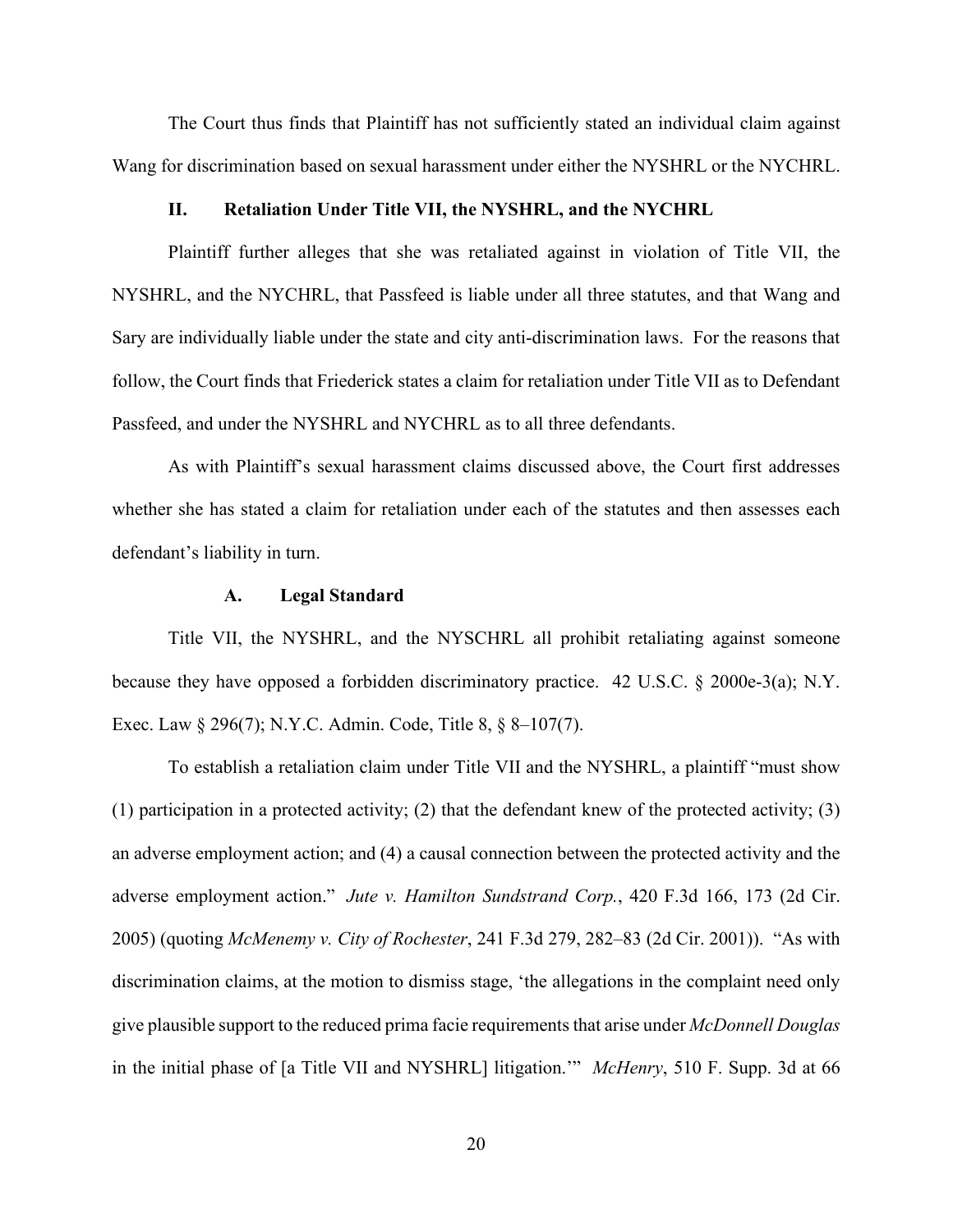(quoting *Duplan v. City of New York*, 888 F.3d 612, 625 (2d Cir. 2018)). Therefore, for a retaliation claim to survive a motion to dismiss, "the plaintiff must plausibly allege that: (1) defendants discriminated—or took an adverse employment action—against [her], (2) because [s]he opposed any unlawful employment practice." *Duplan*, 888 F.3d at 625. "Sexual harassment by an employer or supervisor is an unlawful practice, and an employee's refusal is a means of opposing such unlawful conduct." *Hughes*, 304 F. Supp. 3d at 447–48.[9](#page-20-0)

Under the NYCHRL, on the other hand, the plaintiff need only show that "she took an action opposing her employer's discrimination, . . . and that as a result, the employer engaged in conduct that was reasonably likely to deter a person from engaging in such action." *Mihalik v. Credit Agricole Cheuvreux North Am., Inc.*, 715 F.3d 102, 112 (2d Cir. 2013); N.Y.C. Admin. Code § 8-107(7). In construing the NYCHRL retaliation provisions, courts have found that "opposing" an employer's discrimination can include situations where the plaintiff "merely 'made clear her disapproval of [the defendant's] discrimination by communicating to [him], in substance, that she thought his treatment . . . was wrong.'" *Id.* (alterations in original) (quoting *Albunio v. City of New York*, 947 N.E.3d 135, 138 (N.Y. 2011)).

## **B. Application**

Friederick has stated a claim for retaliation under both Title VII and the NYSHRL. Plaintiff has adequately alleged that she opposed an unlawful employment practice in at least two ways: (1) she reached out to HR to file formal complaints against Sary, and (2) she rejected Sary's advances on multiple occasions. Plaintiff has further alleged that Defendants took several adverse

<span id="page-20-0"></span><sup>9</sup> While some judges in this District have concluded that "resisting a supervisor's sexual advance, without more, is not enough to state a claim for retaliation," *Williams v. N.Y.C. Dep't of Educ.*, 19-CV-1353 (CM), 2019 WL 4393546, at \*12 (S.D.N.Y. Aug. 28, 2019), "the majority of courts" within the Circuit have held otherwise. *Johnson v. MediSys Health Network*, 10-CV-1596 (ERK) (VVP), 2011 WL 5222917, at \*16 (E.D.N.Y. June 1, 2021); *see also Hughes*, 304 F. Supp. 3d at 447. This Court shares the majority view. *See Areu v. Fox News Network, LLC*, 20-CV-8678 (RA), 2021 WL 4124226, at \*12 (S.D.N.Y. Sept. 9, 2021).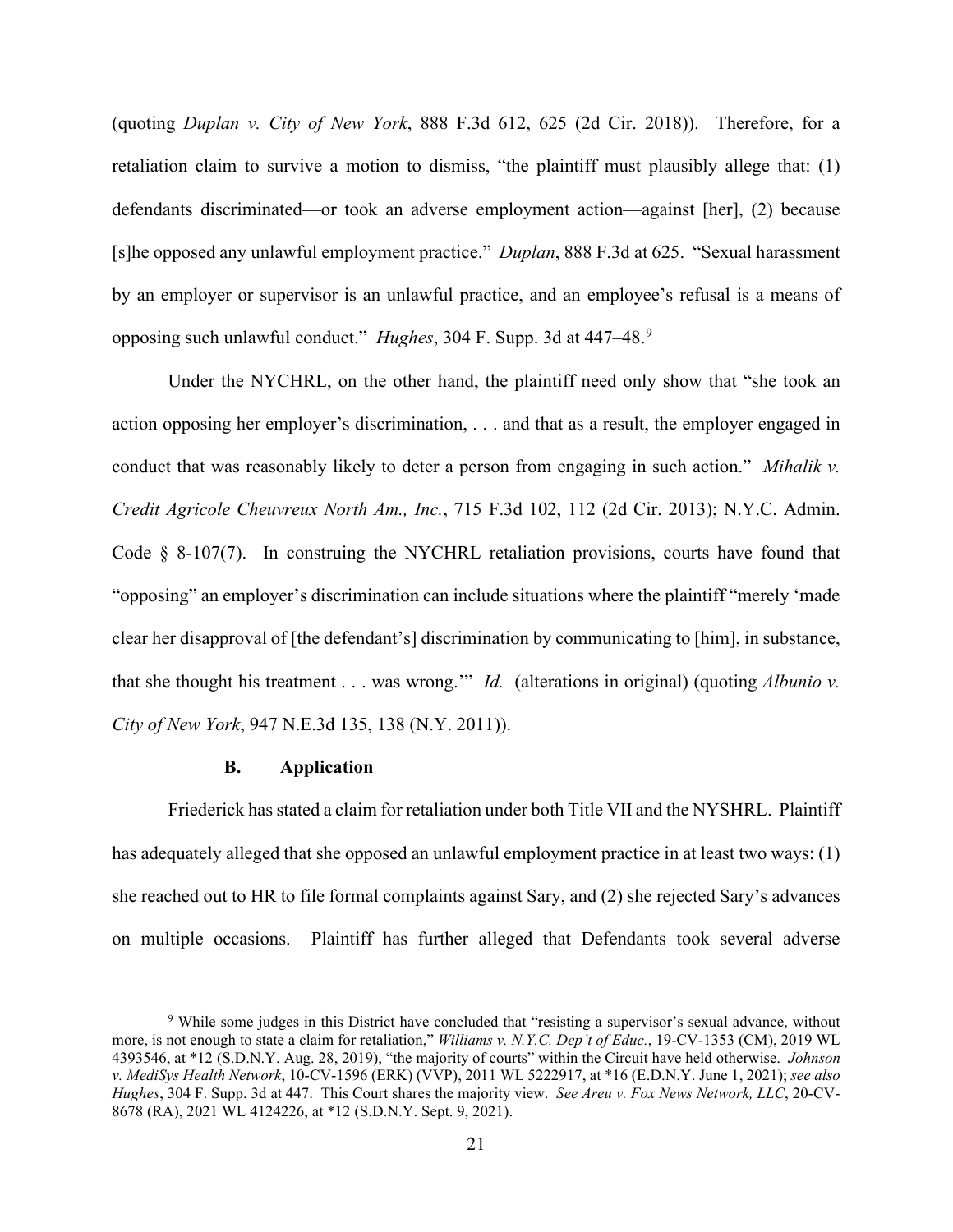employment actions against her. It is undisputed that Plaintiff was terminated four days after she contacted HR to file complaints against Sary. Friederick was informed of her termination via email from Zhou, whom Plaintiff has alleged was Wang's assistant. Given that relationship, it is reasonable to infer that Zhou sent that email at Wang's request. Friederick's termination is undoubtedly a form of adverse employment action, and it is reasonable to infer that the temporal proximity between her contacting HR to file complaints and her termination shows a causal relationship between the two.

Even before she was terminated, Friederick was retaliated against after she rejected Sary's advances. As discussed above, Sary reassigned one of her projects to another teammate because "writing [was] not her job," despite Plaintiff's previous assignments drafting content. Compl. ¶ 65. And the day after she refused to skip work to go to a museum with him—on the heels of a host of other rejections—he was unwilling to review her work and "ignored her throughout the day." *Id.* 1 59. These allegations constitute adverse employment actions because each of them was "harmful to the point that they could well dissuade a reasonable worker from making or supporting a charge of discrimination." *Burlington Northern & Santa Fe Railway Co. v. White*, 548 U.S. 53, 57 (2006). A reasonable worker could be dissuaded from speaking up against the discrimination they were experiencing if they thought that their supervisor was going to change their job responsibilities, ignore them, or refuse to review their work as a result. Finally, it is reasonable to infer from the timeline of events that Sary began treating her negatively because of her explicit rejections of him.

Because Plaintiff has plausibly alleged a retaliation claim under Title VII and the NYSHRL, she has also satisfied the more permissive NYCHRL retaliation standard. *See Farmer v. Shake Shack Enters., LLC*, 473 F. Supp. 3d 309, 334 (S.D.N.Y. 2020) (holding that because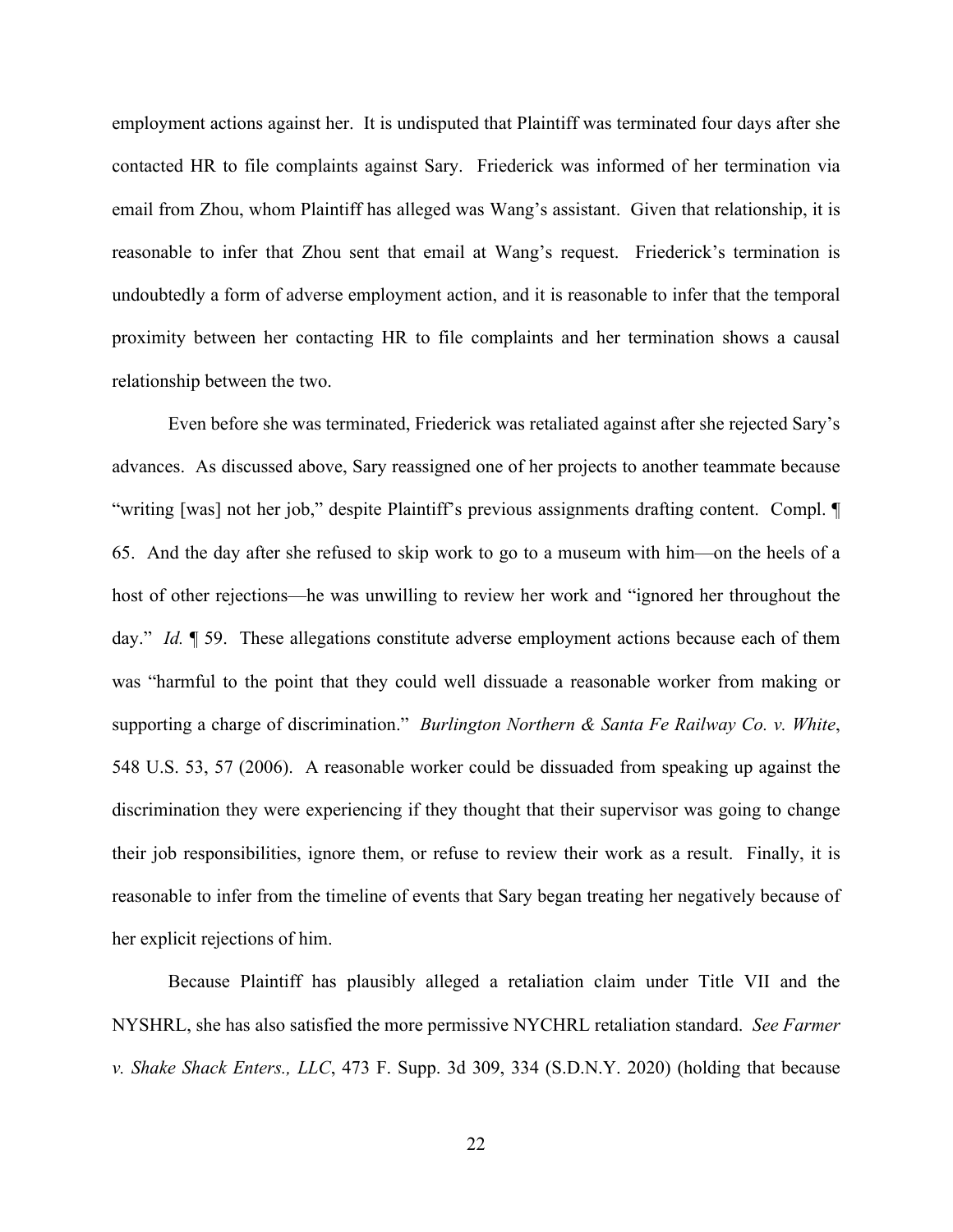plaintiff's retaliation claims satisfied the Title VII and NYSHRL standard, they also satisfied the NYCHRL standard).

# **C. Each Defendant's Liability for Retaliation**

Having found that Plaintiff has stated a claim for retaliation under the federal, state, and city statutes, the Court now addresses each defendant's liability under the relevant statutes.

# **1. Passfeed's Liability for Retaliation**

Plaintiff alleges that Passfeed is liable for retaliation under Title VII, the NYSHRL, and the NYCHRL. The Court agrees that she has stated a claim of retaliation against Passfeed under all three statutes because she has plausibly alleged that it retaliated against her for engaging in protected activity—that is, by reporting harassment to HR—by terminating her shortly thereafter. 42 U.S.C. § 2000e-3(a); N.Y. Exec. Law § 296(7); N.Y.C. Admin. Code, Title 8, § 8–107(7).

# **2. Individual Liability under the NYSHRL and the NYCHRL**

Plaintiff further alleges that Wang and Sary are each individually liable for retaliation under state and city law. Both the NYSHRL and the NYCHRL retaliation provisions impose liability on "any person" who retaliates against another. N.Y. Exec. Law § 296(7); N.Y. Code Title 8, § 8-107(7). But as discussed above, individual liability under these statutes is limited to cases where "an individual defendant . . . actually participates in the conduct giving rise to the plaintiff's [ ] retaliation claim." *Malena*, 886 F. Supp. 2d at 366.

#### **a. Sary's Liability for Retaliation**

Plaintiff has pleaded sufficient evidence that Sary is directly liable for retaliation under both the NYSHRL and the NYCHRL. As a supervisor who "actually participate[d]," *Feingold*, 366 F.3d at 157, in retaliating against Plaintiff for objecting to his sexual advances, Sary is liable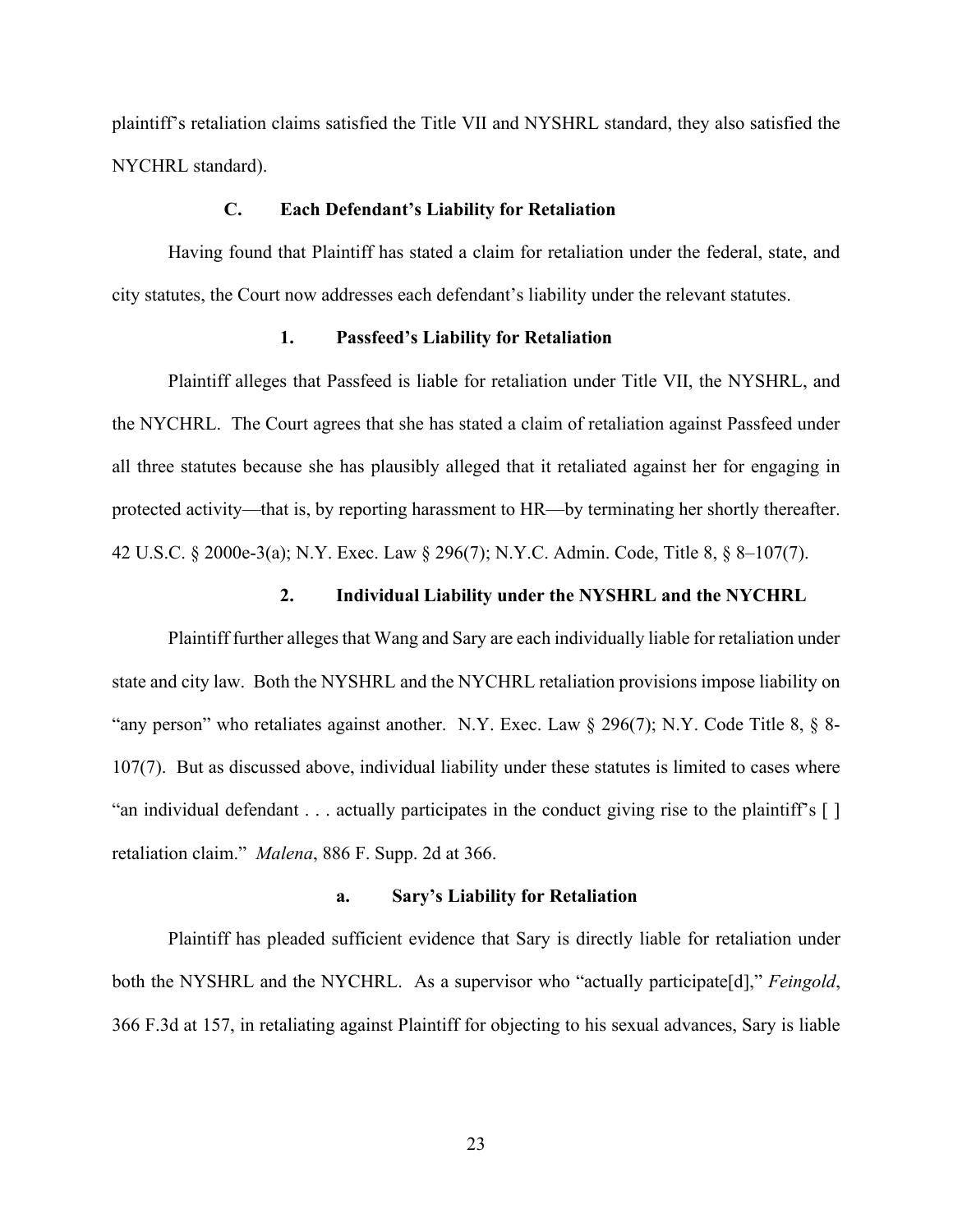under the NYSHRL. Plaintiff has also plausibly alleged that Sary is directly liable under the NYCHRL, which provides an even broader basis for direct individual liability than the NYSHRL.

## **b. Wang's Liability for Retaliation**

While a close question, the Court also finds that Plaintiff has plausibly alleged that Wang is directly liable under the NYSHRL. She asserts he is an owner of the company who actually participated in retaliating against Friederick by directing Zhou, his assistant, to send Plaintiff the termination notice after the company learned that she was reporting harassment. *See Malena*, 886 F.2d at 365–66. Plaintiff's claims against Wang for retaliation under the NYCHRL similarly survive because she has adequately alleged that by instructing Zhou to send Plaintiff the termination notice he actually participated in the conduct giving rise to Friederick's retaliation claim. *Id.* at 366. Wang may well prove at a later stage that he did not actually participate in Friederick's termination, but accepting the well pled facts alleged in the complaint as true, Plaintiff's retaliation claims against Wang survive the motion to dismiss.<sup>[10](#page-23-0)</sup>

#### **CONCLUSION**

For the reasons set forth above, Defendants' motion to dismiss is granted in part and denied in part. Plaintiff states a claim for sexual harassment under Title VII as to Passfeed, under the NYSHRL as to Sary, and under the NYCHRL as to Passfeed and Sary. Additionally, she states a claim for retaliation under Title VII as to Passfeed, and under the NYSHRL and NYCHRL as to all three defendants. The Court hereby dismisses the following claims: Plaintiff's NYSHRL sexual harassment claims as to Passfeed; her NYSHRL and NYCHRL sexual harassment claims as to Wang; and her aiding and abetting claims against all defendants.

<span id="page-23-0"></span><sup>&</sup>lt;sup>10</sup> In light of its finding that Plaintiff's retaliation claims against Defendants Sary and Wang survive the motion to dismiss based on a theory of direct liability, the Court need not address whether they would also be liable as aiders and abettors.